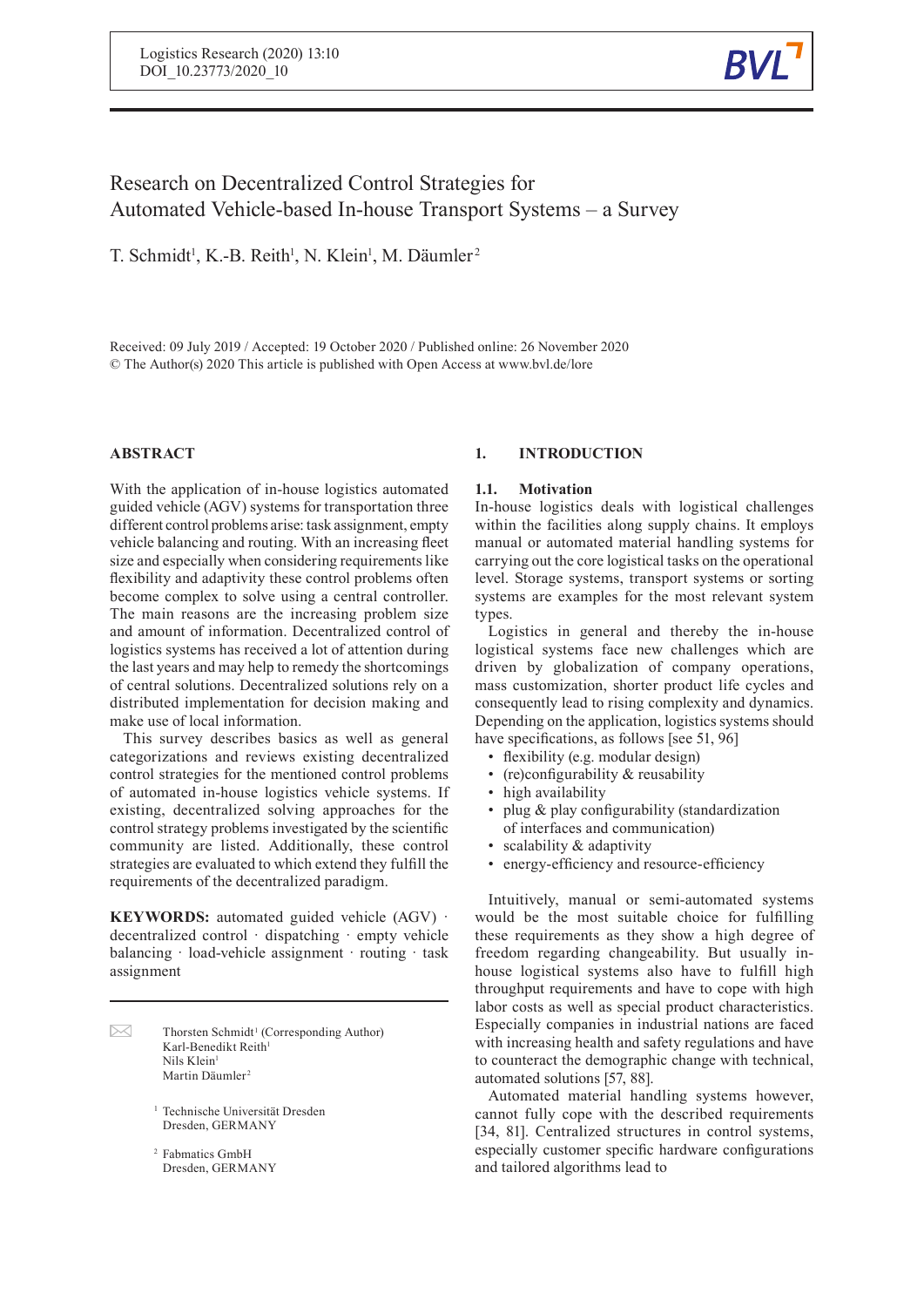- huge efforts for modifications
- increasing test efforts for update procedures
- limited flexibility
- costly hot or warm stand-by systems as the central control system is a single point of failure
- restriction to hardware from the manufacturer

A control unit that relies on global information for decision making requires ongoing status updates of various system units. Depending on the number of units in a system the resulting communication overhead might be a restriction for the system performance. But not only the amount of data and information is challenging. Garey and Johnson [54] and ter Mors [107] point out that the complexity of the control strategy problems (see 1.2) for example in vehicle transport systems make them *NP*-hard. Generally speaking, centrally controlled systems often reach their limits with regard to computing capacity when using real world problem sizes.

Knowing about the weaknesses of state-of-the-art centrally controlled systems and having the increasing challenges of dynamic complexity in logistical systems in mind the concept of "decentralized control" has gained more and more attention in material handling literature during the last years. Decentralized control systems are said to offer a number of advantages compared to centrally controlled systems [45, 89, 105].

Decentralized systems should be easier to implement and configure, due to their modular structure. System changes do not automatically result in high costs. Excellent flexibility, (re)configurability and expandability can be achieved. The systems ought to show a better robustness regarding disturbances. There is no single point of failure and after a disruption the systems can return quickly to working conditions.

Generally speaking, in complex systems optimal decision making is hard to achieve. However, decentralized systems try to use local information and rather decentralized decision rules. Due to multiple independent entities interacting with each other and reacting on the system status, it is very complex to predict the overall system behavior that emerges from decentralized systems. As a consequence the performance reached by a decentralized system can hardly be predicted [97]. Optimality is either expected to arise automatically from the local interactions or traded explicitly for the advantages of decentralized control systems which were mentioned above. At best the simplicity of decision making may lead to a higher efficiency than in central systems [91].

The decentralized approaches differ in the level of implementation as we will show later. While some of them seem to be applicable in real-world material handling systems, others still need some research. However, many of the approaches could cope with requirements of future in-house logistical systems. Schreiber [93] pointed out that decentralized control systems have not made the step from research to

practical applications in full extent. As a reason Schreiber mentions the qualitative advantages of decentralized systems, which are hard to measure and compare. Up to now, the number of real-world applications is still low. Flämig [49] mentions for example that even newly built vehicle systems are usually centrally controlled and decentralized system are still in research.

However, in the scientific community there is an increasing number of decentralized approaches on controlling in-house vehicle transport systems. We feel that it is therefore necessary to review these decentralized control strategies and categorize them by the vehicle control problems.

On the one hand this survey gives an overview about available decentralized concepts in the field of in-house vehicle transport systems and thereby enhances the development process in other projects. On the other hand, the survey helps to identify questions which have not been answered yet and areas where future research in this field is required.

Similar surveys on decentralized control strategies can be found for example in the sectors of freight transport [102] and distribution logistics [53].

As it is impossible to include all in-house logistical system types in this survey the next section provides a clear definition of our scope. It will also clarify the understanding of decentralized control that we use in this paper.

#### **1.2. Scope of the survey**

In this publication we focus on vehicle-based in-house transport systems. Examples for this kind of transport system are carrier-based systems like automated guided vehicle (AGV) systems and overhead hoist transport (OHT) systems.

In the following the scope of this survey is described regarding (a) control strategy problems (b) type of information and implementation (c) considered vehicles & layout restrictions as well as (d) relevant literature.

#### *Control strategy problems*

According to Sinriech and Tanchoco [98] the design of vehicle based material handling systems covers the unit load sizing, the layout development, selection of vehicles in type and quantity and the design of an appropriate control system. Within a control system, specific control strategies are responsible for solving a control problem.

For the defined class of automated in-house logistics transport systems three different control strategy problems can be distinguished: (1) load-vehicle assignment (see section 2.1) as a part of dispatching, (2) empty vehicle balancing (see section 2.2), also a part of dispatching and (3) routing (see section 2.3). These control strategy problems will be analyzed in detail in the literature review in section 2.

The assignment of loads and vehicles to each other is the main task of the load-vehicle assignment. In our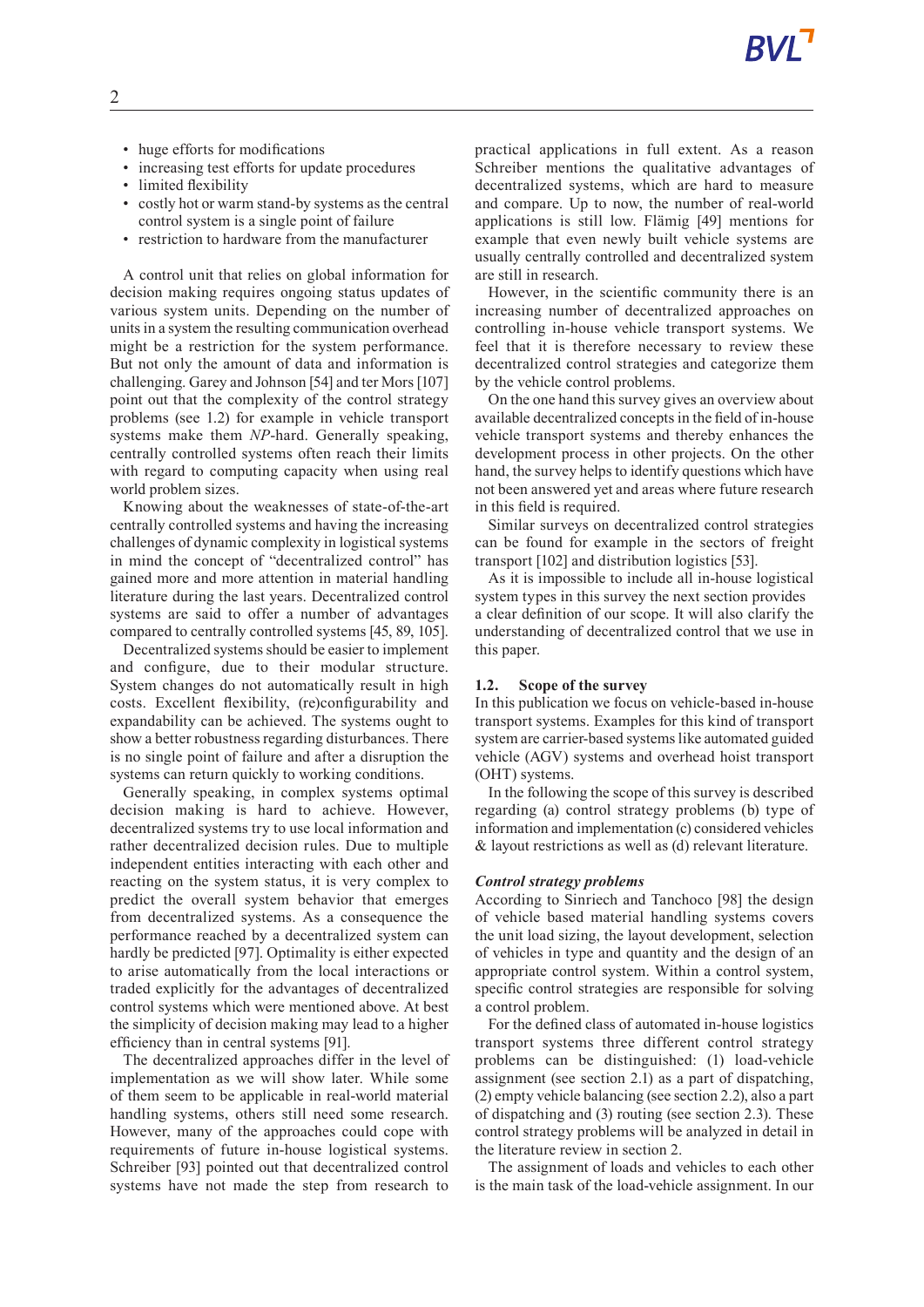understanding it is a part of the vehicle dispatching process. The empty vehicle balancing deals with the assignment of idle vehicles to a parking location with the goal of positioning the idle vehicle in a forwardlooking manner. If done correctly future response times of the transport system on new arriving transportation tasks are minimized. As will be shown, this control problem is often closely linked to the load-vehicle assignment. Therefore, we consider the empty vehicle balancing as the second part of the vehicle dispatching process.

Generally speaking, the routing is required to define an appropriate route from source (current location) to sink (destination location). "Appropriate" may refer to the shortest route or further criteria as the shortest route is not necessarily the fastest.<sup>1</sup>

#### *Type of information and implementation*

The key limitation of scope is the focus on decentralized control strategies. For a clear definition of decentralized control two different aspects have to be distinguished [69].

On the one hand, there is the internal structure and implementation of the control system. Conventional control systems have a hierarchical structure. This means there is one central controller which collects information from the system and is responsible for decision making. In a decentralized implementation the central decision making unit is replaced by several smaller, distributed units that make decisions autonomously. They can be called decentralized or heterarchical units.

On the other hand, the term decentralized can be used to describe the type of information that is used for decision making. It can be distinguished whether a (decentralized) controller uses global system knowledge or locally available information only. In our definition, a decentralized implementation relies on local information.

Nevertheless, it is worth mentioning that there is no strict line (or distinction) between central and decentralized systems with regard to the structure of implementation and the information used. For example, a systemcan consistofmultipleheterarchicalunits which make almost all necessary decisions autonomously and a single central unit which is only responsible for a minor task. Analogue these entities can rely on local information mainly but still have knowledge about waiting transportation tasks, which is some kind global information. Furthermore, there is no clear definition in literature of what can be regarded as local information. To sum up, there is no strict categorization of systems as either central or decentralized. Instead tendencies towards one or the other paradigm are illustrated in this survey. In the following, this paper uses the term "truly decentralized" for control systems that are



*Figure 1: Matrix of decision making and type of information according to [69]. The main focus lies on the decentralized decision making based on local information (black area). As there is no strict distinction partly decentralized approaches (lighter gray area) are touched as well.*

implemented in a decentralized way and only use local information for decision making. Despite having a focus on decentralized approaches, in the following literature review there is not a strict limitation to truly decentralized solutions only. A clarification of the scope of regarded systems with different types of implementation and levels of information is visualized in figure 1.

The combination of decision making level and type of information determines the characteristics of the system. Almost any kind of system is possible. However, some of the combinations are not reasonable, like a centrally implemented decision making based on local information only.

#### *Vehicle&layout restrictions*

We only consider systems with a homogeneous fleet of vehicles. So, each vehicle has the same technical parameters, like maximum speed and handling time.

The majority of vehicle transport systems in industrial applications are path guided. The representation of the path can be either physical or virtual. Free ranging vehicles are rarely mentioned for big real world applications. Therefore, these systems are not in our scope.

The most important layout components of such an in-house logistics transport system is the path layout itself, which consists of loading and unloading stations, merges and switches. In addition, we consider storage locations, also called "dwell point", "depots" or "home locations", where vehicles can park.

In the regarded context the number of vehicles can usually be seen as the limiting factor. Opposed to vehicle-based systems carrier-based systems as used

<sup>1</sup> In this publication "route" is used as a synonym for "path". A route or a path consists at least of one path element.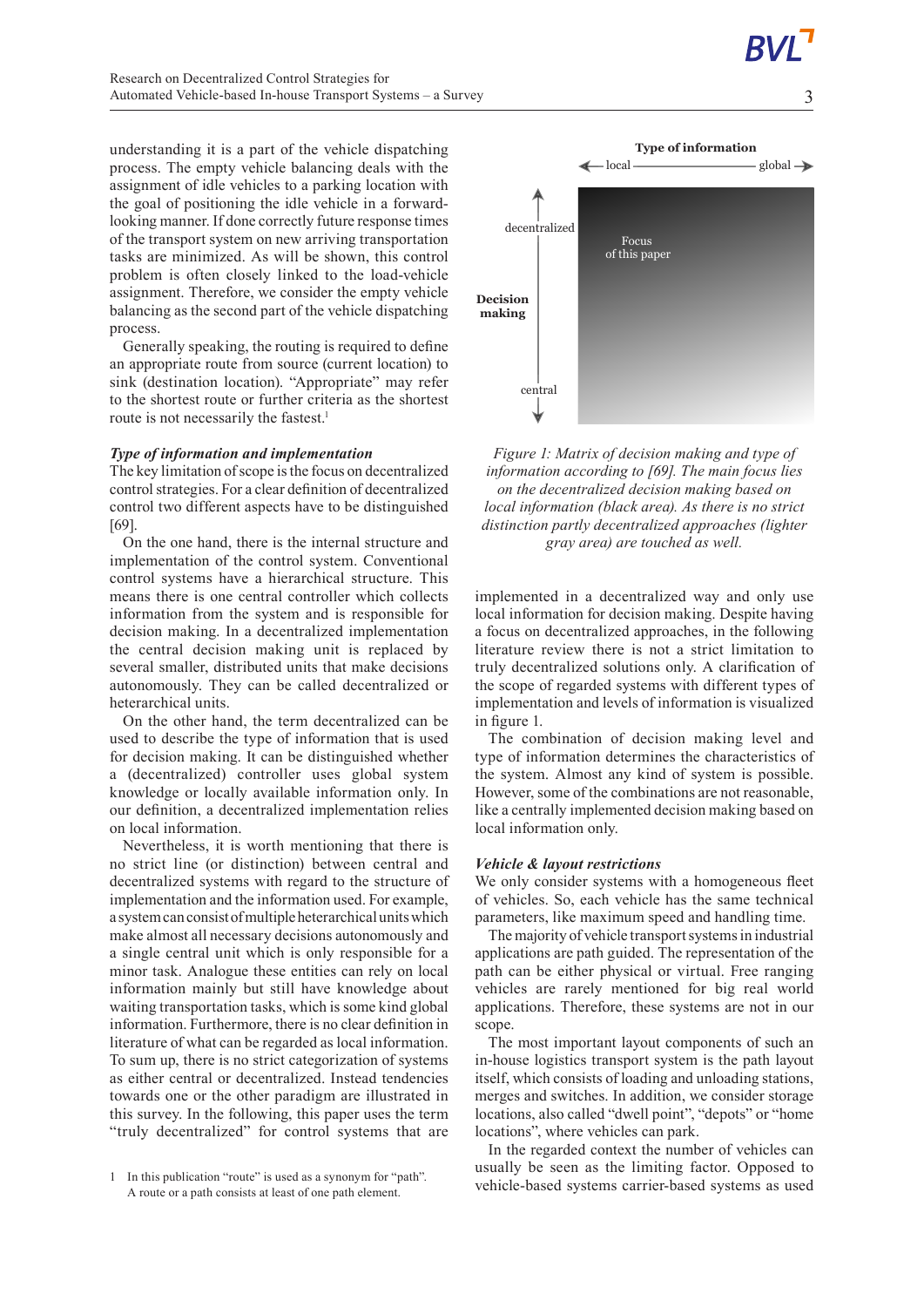in baggage handling systems (BHS) at airports usually behave differently due to a higher number of carriers compared to the number of transport requests. The limiting factor in carrier-based conveyor systems is usually the track capacity. Therefore, the focus of this paper does not lie on carrier-based conveyor systems. However, they are rarely mentioned, when there is an approach that in general fits to the scope of this paper and serves as a supplement example.

## *Relevant literature*

In this survey we mainly consider the implementations according to the described scope. Nevertheless, we will make reference to important publications that are out of the scope and to strategies that would not fit exactly in our definition of true decentrality, e.g. because the decentralized decision units still make use of global information to some extent.

The initial impulse for this survey was the dissertation of co-author Klein [69]. This was also the basis for some parts of this work.

# **2. CONTROL STRATEGY PROBLEMS**

Having introduced the exact scope of this paper, this section reviews the three different control strategy problems, namely (1) load-vehicle assignment, (2) empty vehicle balancing, as well as (3) routing with a decentralized-focus (see figure 2).

For each control strategy problem we analyze if decentralized approaches are available and to which extent they fulfill the requirement of using only local information, i.e. if they can be considered to be truly decentralized. Furthermore, the chronological development for popular approaches is also taken into account.



*Figure 2: Classification of control strategy problems*

Load-vehicle assignment is the challenge of assigning vehicles to new transport requests or vice versa assigning transport requests to vehicles, see section 2.1. The empty vehicle balancing described in section 2.2 is about choosing a vehicle's destination when it has just completed a job and no more tasks are available.

The term "dispatching" is widely used in many contexts, e.g. the control of power systems or production planning. Consequently, the meaning of the term differs and confusion can arise quickly. In the context of in-house vehicle transportation systems we see dispatching as an umbrella term which includes the more specific control problems "load-vehicle assignment" sometimes also known as task assignment, and "empty vehicle balancing". In spite of similarities between the control strategies of load-vehicle assignment and empty vehicle balancing the literature on vehicle-based transport systems distinguishes both questions. While the second one is usually called empty vehicle positioning or empty vehicle balancing, the first one is usually referred to as dispatching. In our opinion the definition of dispatching should include both activities as both deal with a similar question: how should a vehicle behave after it has completed a job. Furthermore, both of these sub-tasks need to be considered subsequently in a realworld implementation.

Once a task is assigned to a certain vehicle (or vice versa), discovering a feasible route and selecting "the best" route from a given source to a given destination is part of the routing process. Furthermore, the subproblem of route execution is responsible for operationally guiding a vehicle and for the avoidance of conflicts. All aspects of routing are described in detail in section 2.3. In order to characterize an approach as decentralized in our understanding, we evaluate the entity of a decision making process and the type of information this entity is using for its decision. It is important to understand that there is not a strict "black and white"-like separation of what can be regarded as central or decentralized. Instead there are many levels between complete centrality and true decentrality, as has already been discussed in section 1.2. This becomes especially evident regarding the information used to make a decision. More information in general and especially non-local information usually leads to a higher grade of centrality and therefore a higher level of complexity. The following static and dynamic information is more or less relevant for the aforementioned vehicle control strategies:

- layout specific information (most of the time static):
	- path layout
	- sinks and sources in the layout
	- parking locations
- vehicle specific information (dynamic, but only one entity):
	- current position
	- velocity, acceleration, deceleration
	- current status idle or busy
	- other relevant information, like battery level
- system specific information (dynamic, multiple entities, aggregated information):
	- position of other vehicles (traffic jams, closed paths)
	- destination
	- paths of other vehicles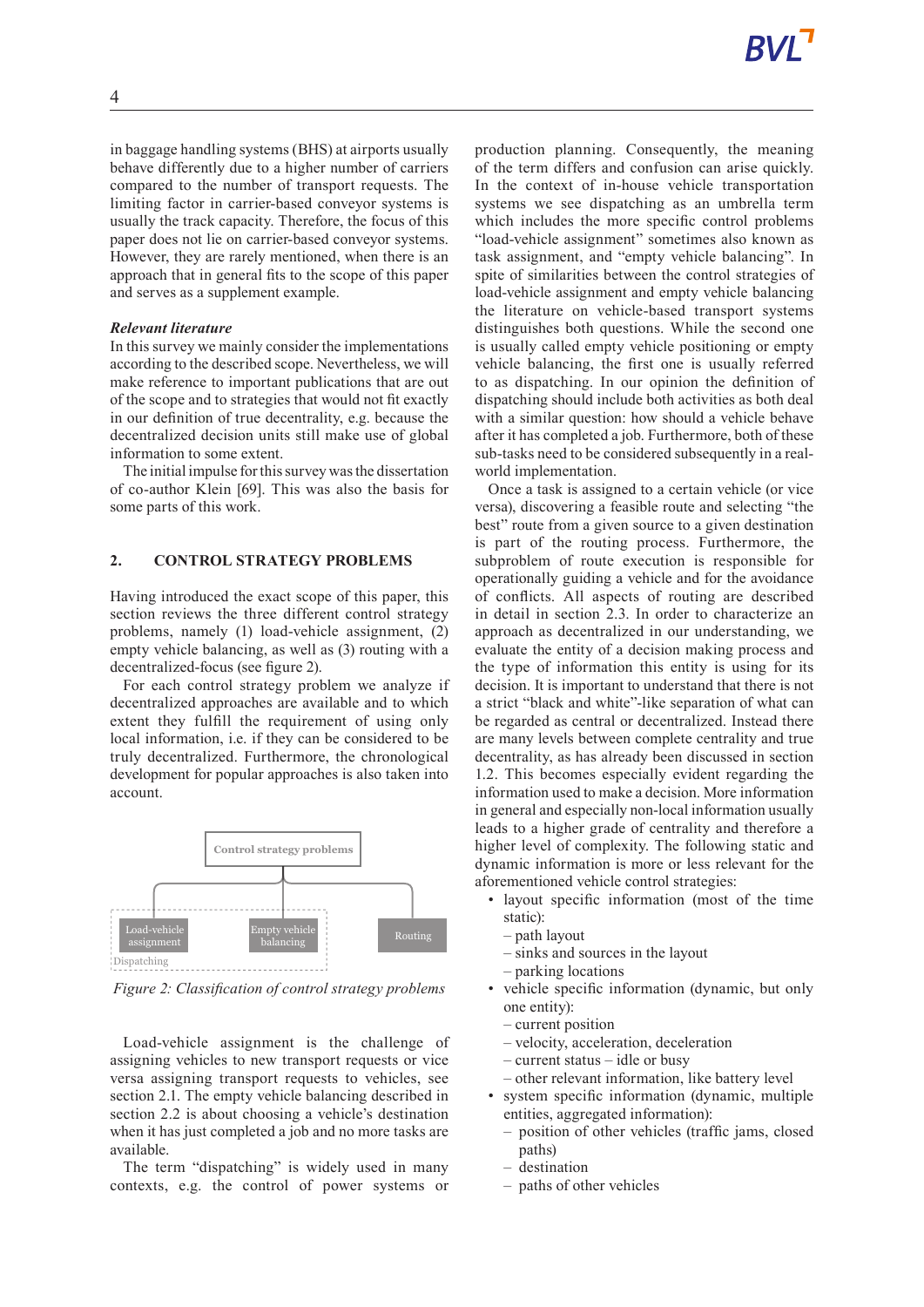5

- queues sizes at sources and waiting times
- (set of) open tasks

After this brief introduction the following sections review the mentioned control strategy problems always in the same order: (1) basics, (2) literature review on solving approaches and methods, followed by a (3) summary. The literature review is further grouped by topics or rather solving approaches which in turn are arranged chronologically.

# **2.1. Load-vehicle assignment**

## *2.1.1. Basics*

The first aspect of dispatching is the task assignment. One or multiple vehicles (often also referred to as robots) need to get assigned to multiple locations. The task the vehicles perform can for example be a surveillance task or just a charging process. Khamis et al. [66] provide a general overview of the multi-robottask-assignment (MRTA). Furthermore the assigned task can also consist of a transportation job. In this case the problem is usually referred to as load-vehicle assignment or transport assignment. One or more loads need to be transferred between two different locations and one or more vehicle are able to perform the transports.

In the load-vehicle assignment the destination of a transport can be taken into consideration, which is especially important when vehicles with higher capacities are used. However, the load-vehicle assignment and the task assignment mainly deal with the similar control problem of creating a feasible procedure to match all queued transport requests or tasks to specific vehicles. The assignment method needs to take the characteristics of the vehicle system into account and usually solves the assignment problem with regard to a certain objective, like minimal response time or maximum throughput for the transportation problem. Due to the similar problem structure between the loadvehicle assignment and the general task assignment both problems will be considered simultaneously in the literature section.

While operating a material flow system there are three different events which can trigger a new dispatching decision and in consequence the assignment process [see 74]:

- Arrival of a new load/task in the system
- a vehicle delivers a load to its destination or finishes its task
- a vehicle reaches its parking location

These triggers reflect two general perspectives on the control problem which Egbelu and Tanchoco [36] define for classifying dispatching rules in general: (a) load or workstation-initiated rules and (b) vehicle-initiated rules. The first trigger is linked to load-initiated or workstation-initiated rules. When a load enters the

system – for the first time or after a processing step – it is the loads or its corresponding workstations responsibility to select a vehicle for transportation. In order to find the "best" vehicle for the transport, all available vehicles need to be ranked according to one or multiple criteria. The logic for prioritizing the vehicles is essentially the assignment rule.

The last two triggers on the list – a vehicle finishes a task or reaches a parking location – can be linked to the vehicle-initiated assignment rules. Instead of a load/ workstation choosing an idle vehicle, it is the vehicles responsibility to apply a logic in order to choose its next load or task. For a further comparison of the two perspectives see also [70].

Though the two perspectives seem to be based on a different approach, both perspectives are usually combined in real-world applications. In case an arriving load can not find an idle vehicle at once (load initiated rule), it should not continuously be searching for vehicles. These ongoing calculations could slow down the system. However, the simpler approach is to keep the load as an open task and offer it to the next vehicle that becomes idle (vehicle initiated rule).

Various centralized approaches for the load-vehicle and task assignment have been developed over the past years. There is a whole range from simple to complex rules. Le-Anh and de Koster [8] and Vis [108] provide excellent overviews about design and control of automated guided vehicle (AGV) systems, including sections about vehicle dispatching rules. Fazlollahtabar and Saidi-Mehrabad [46] provide an overview of various assignment methods, which they call scheduling.

These approaches all have  $-$  by definition  $-$  a central instance which performs the assignment. Generally this central controller has access to global information, i.e. the central instance has a complete image of the system status. However, depending on the complexity of the approach, the problem size and the performance that should be reached different quantities of information are taken into account.

According to Le Anh [74] central assignment strategies can be classified according to (a) the number of attributes taken into consideration for a decision (single-attribute rules or multi-attribute rules), (b) the existence of a look-ahead period (dynamic rules), (c) the possibility for job reassignment and (d) the possibility of a sequential decision procedure (hierarchical rules). Due to the complexity of the assignment problem, central control strategies are usually heuristics. Instead of a global optimum, heuristics make a reasonable decision in a short time. In order to find a suitable solution with increasing problem size, limits in the amount of necessary communication and computing times are reached as problems related to the area of load-vehicle assignment are often *NP*-hard as shown by Garey and Johnson [54]. This becomes especially evident in a so-called on-line assignment with an ongoing arrival of new loads or tasks. This often leads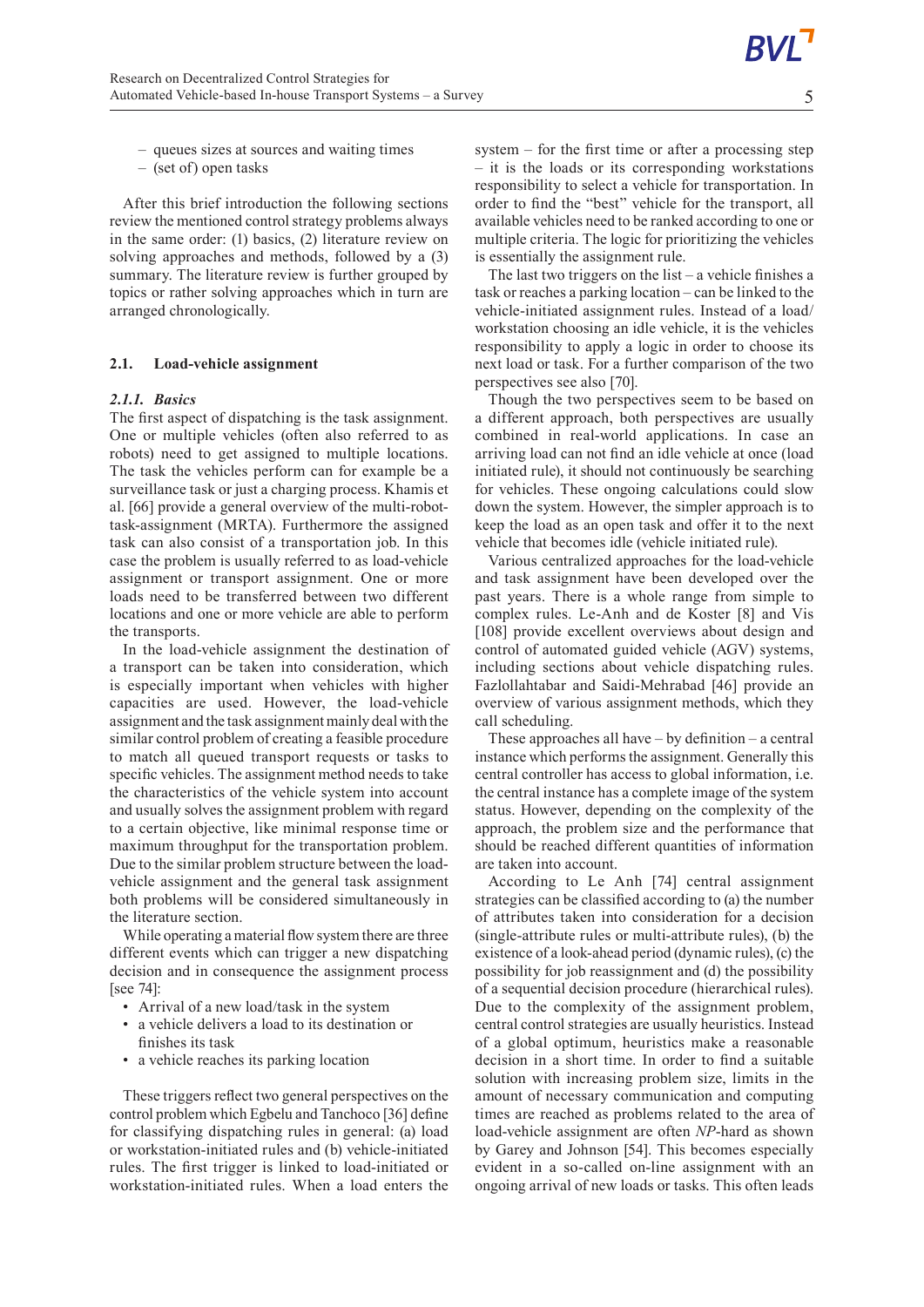to less complex approaches or calculations concerning a lower amount of information, resulting in a lower system performance.

Opposed to that, a decentralized load-vehicle or task assignment is able to remedy some shortcomings of centralized approaches, especially the overall complexity in huge systems. Decentralized approaches are characterized through (a) a decentralized implementation for decision making, i.e. each vehicle or each load calculates independently which task to perform next and (b) the decisions are made based on local (or at least less global) information primarily. Generally speaking, decentralized dispatching and thus a decentralized assignment is discussed less frequently in literature than central dispatching. Additionally, the literature discusses decentralized dispatching usually in very simple systems which can be categorized in three different vehicle-based transport system types due to their path layout: (1) single-loop systems, (2) tandem systems and (3) conventional systems 2 according to Le Anh [74]

In the following we will limit our attention to assignment strategies that work without pre-arrival information and that are commonly used in in-house logistics environments. These strategies are used because of their simplicity and their easy adaptability to dynamic and stochastic situations. But they are mostly heuristics. Nevertheless, there are also authors that evaluate, whether assignment rules can be replaced by dynamic scheduling algorithms, which in our definition include pre-arrival information. Le-Anh et al. [7] provide a good introduction to these techniques that are not subject of this survey.

A literature review of existing decentralized approaches for the task and load-vehicle assignment under consideration of the information types used and the level of decision making can be found in the following section.

# *2.1.2. Literature review on solving approaches and methods*

The major research activities on the topic of loadvehicle and task assignment started in the 1980s [see e.g. 79] and many of the fundamental classifications which are still valid have been developed during the last two decades of the 20th century. Starting with manufacturing systems and warehouses, attention

has especially turned to container port terminals. In recent years the topic of load-vehicle assignment gains more attention due to an increasing amount of AGVs in intralogistics systems. Another important area of research is overhead hoist transport (OHT) systems in semiconductor wafer fabrication [see e.g. 71].

Two major approaches could be identified in literature that where labeled as decentralized: (1) layout transformation to enhance the performance of decentralized control strategies and (2) multi-agent systems. Whereas the layout transformation were the first approaches for a decentralized assignment the vast majority of nowadays approaches are somehow related to the idea of agent-based systems.

#### *Layout transformation*

The first approaches which applied a decentralized load-vehicle or task assignment focused on single-loop **layouts** 

Bartholdi and Platzman [12] analyzed a singleloop system and evaluated the performance of a first encountered first served (FEFS) rule for this scenario. Using this rule each vehicle circulates in a given path loop. Whenever a load is encountered by a vehicle at its current location and the vehicle status is idle the load gets picked up and gets delivered as soon as the vehicle reaches the load's destination location. Only local information is used for this approach and the rule is performed by each vehicle individually. Therefore, this approach can be regarded as truly decentralized. The FEFS rule can be regarded as a greedy rule from a vehicle's individual view. Opposed to that, the first come first serve (FCFS) rule is a greedy rule which takes information about the arriving time of multiple loads into account. The authors were able to derive an expected performance level analytically and to verify it with a simulation study. As a result, the described FEFS rule outperformed other simple (but less decentralized) rules like FCFS or longest queue first (LQF).

Inspired by these results several authors tried to develop new approaches during the following years. The idea was to develop extremely simple layouts or to transform conventional layouts into combinations of simple, i.e. single-loop layouts. The resulting layout is far easier to control and should achieve the same performance as the more complex conventional layout. Sinriech and Tanchoco [98] develop methods which can help to construct a single-loop system for a certain given environment or cut an existing single-loop into segments which are served by only one bidirectional vehicle [99]. Although the authors do not explicitly state this, they use some kind of sequential dispatching which is similar to the FEFS rule. Bozer and Srinivasan [15] and Ross et al. [85] also follow a simplification approach when they introduce their idea of tandem layouts.

Although all those authors spend a lot of effort on measuring the performance and comparing their systems to the conventional version, it needs to be

<sup>2</sup> A single-loop systems consist of one guide path loop where several loading and unloading stations are located. One or more vehicles travel in this loop which leads to simple traffic control and dispatching requirements. A tandem systems can be regarded as multiple single-loop systems. Only one vehicle is used in each loop and loads can be passed via transfer points between the single-loops. Conventional systems can refer to virtually any real-world transport system. Compared to the other two system setups the dispatching and traffic control requirements in conventional systems are far more complex. Multiple vehicles have to be controlled and there is a high probability of congestions.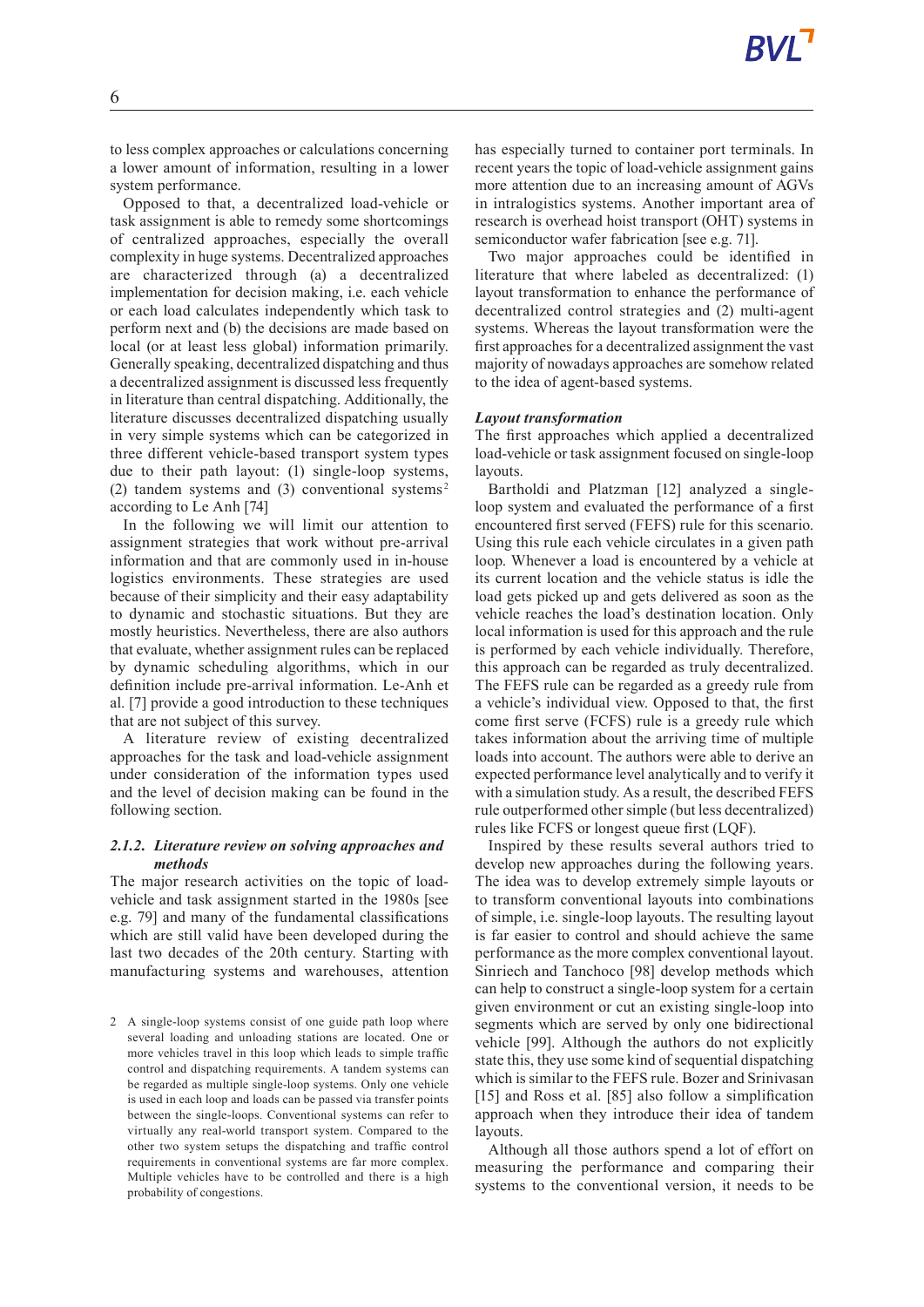7

mentioned that the considered conventional layouts often have a very simple structure themselves with only a few vehicles used in each of the systems.

#### *Multi-agent systems (MAS)*

Besides the mentioned decentralized approaches which are based on layout transformation the concepts of agents and multi-agent systems started to influence the control literature in the late 1990s. Generally speaking, a multi-agent systems (MAS) consists of two or more agents who interact with each other to achieve a collective goal. Usually this interaction is reached using either direct communication or indirect communication via storing information somewhere. With the agents having the ability to cooperate and to go for some individual or even global goals a reasonable behavior of the entire system should arise from their interaction. General advantages are among others the lack of a single point of failure and the "plug and play" principle. Further advantages and general features can be found in [92]. For a more detailed study on collective behavior of mobile agents see [117].

MAS usually offer a flexible behavior. As each agent interferes with the (changing) environment independently there is no need for a global strategy tackling each special case. Especially in complex systems it is almost impossible to reach such a flexible behavior with a central control unit. The main disadvantage of MAS is that the exact system behavior is almost unpredictable and usually not optimal. Examples for agents in our context are vehicles, source and destination nodes, or even path segments. According to Weyns et al. [116] "Applying a multi-agent system opens perspectives to improve flexibility and openness of the system: the AGVs can adapt themselves to the current situation in their vicinity, order assignment is dynamic, the system can deal autonomously with AGVs leaving and reentering the system." Several authors developed agent-based systems in order to exploit the advantages of the decentralized paradigm. Opposed to the layout transformation approaches, agent-based strategies for the load-vehicle and task assignment were also applied on more complex, conventional path layouts.

Generally speaking, many decentralized approaches based on the concept of multi-agent-systems make use of so-called auction algorithms. The basic idea is that the assignment between vehicles and loads/stations are determined using an auction based on certain criteria, e.g. the nearest vehicle gets a transportation task etc. Many of these auction procedures are based on the so-called contract net (CNET) protocol. CNET is an important principle regarding communication of entities in a distributed problem for cooperative task execution and was originally presented by Smith [100]. This protocol describes a negotiation sequence that serves as a basis for all auction-based control strategies, i.e. the protocol regulates how a task is announced in a network, how and when a vehicle can make its offer for

the task, how a vehicle finally receives the permission for the task, etc. The CNET protocol was extended with various ideas, f.e. the possibility for vehicles to return previously assigned tasks and in consequence to reassign tasks. Generally speaking, auction-based approaches are robust to inconsistencies between multiple agents regarding the awareness of the system status [22]. Therefore auctions are especially suitable for distributed and decentralized approaches. In the following decentralized agent-based approaches with relation to auctions and CNET are presented.

Fay and Fischer [44] develop a control system for destination-coded vehicles in a baggage handling application. They propose a multi-agent load-vehicle assignment based on the CNET protocol. Loading stations offer their waiting loads on a virtual market. A vehicle can evaluate these offers based on its current position and the pick-up location. The distance figure is combined with the current utilization of the route to prioritize and select one of the offers. Fay and Fischer carry out a simulation study which uses a section of a real-world baggage handling system and historical input data. However, the experimental simulation settings remain unclear and the system does not contain more than 15 vehicles.

The control methodology developed by Weyns and Holvoet [115] and Weyns et al. [116] also makes use of the multi-agent perspective. The aim of the authors is to test the feasibility of decentralized control systems for AGVs. They refer to the load-vehicle assignment as "transport assignment" and develop two different rules which they call FiTA and DynCNET which are discussed in the following. The first approach is based on the idea that transport agents of loads which are waiting to be picked up and the AGV agents both emit fields in their local virtual environment. The field of a transport agents attracts idle vehicles whereas AGVs repulse themselves. The vehicles combine the effects of the fields they receive to calculate some kind of field gradient which they follow along predefined paths. The DynCNET is an adaption of the CNET Protocol, where transport agents and AGV agents both have a certain radius in which they search for each other. The transport priority and the distance between vehicle and load are used as criteria for providing proposals. Compared to the standard CNET protocola significant modification has been made: The vehicles are allowed to switch tasks after the initial assignment. Weyns and Holvoet use simulation experiments to analyze the performance of the described rules. In a real-world layout with 56 loading and 50 unloading stations they use 14 AGVs to show that their two approaches perform better than the original CNET protocol regarding to the average waiting times. Both rules of [115] have a distributed implementation of control, hence using the FiTa rule some central control entities are necessary, f.e. a controller, which calculates the filed in every point of the map. Obviously, both rules do not rely on local information only. Weyns and Holvoet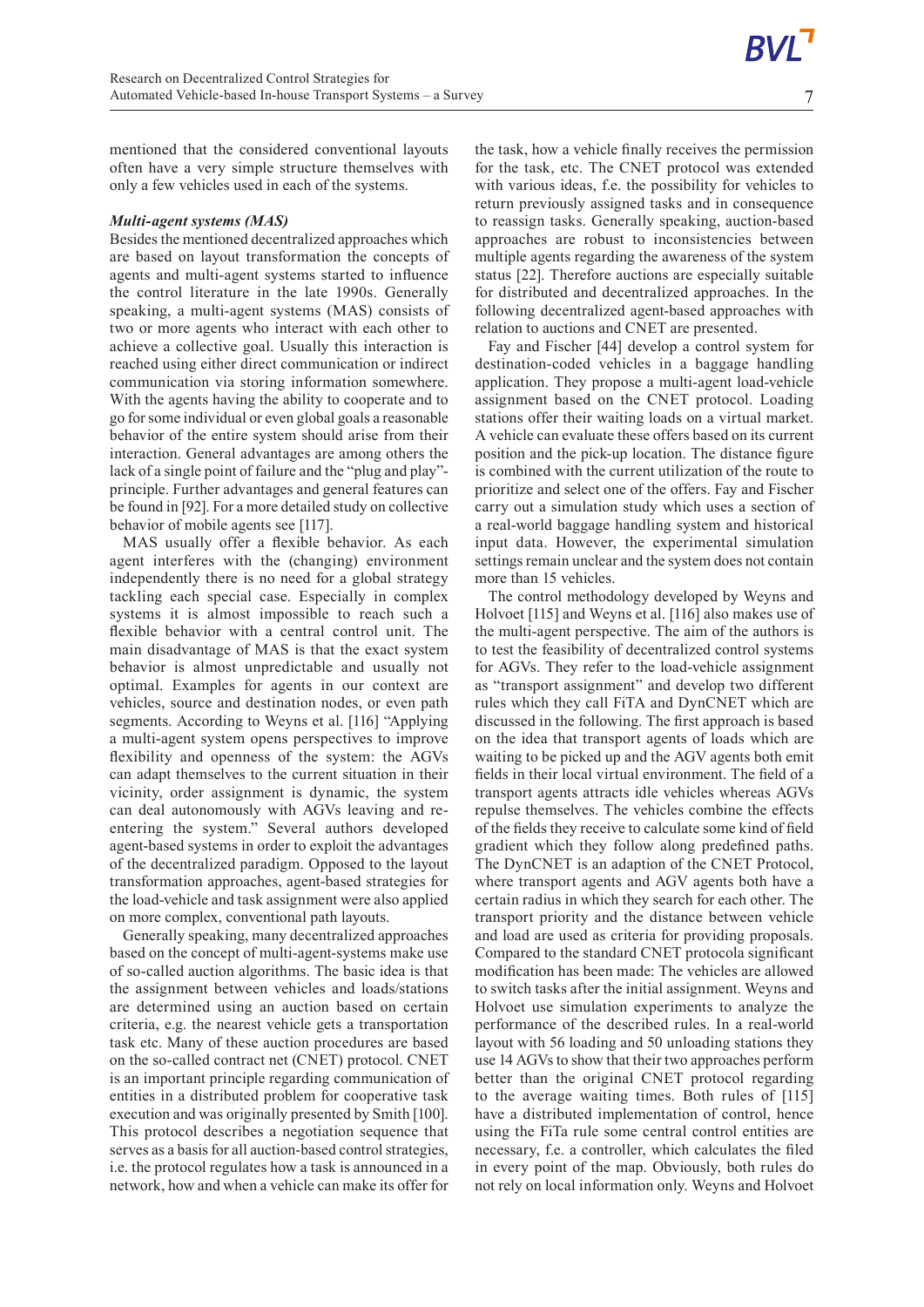calculate the total necessary communication load for their proposed rules, which is about twice as high as the communication level for a more decentralized dispatching strategy like the CNET protocol.

InChoi et al. [22] two decentralized approaches forthe task assignment including a communication constraint are presented: the consensus-based auction algorithm, where a single task gets assigned independently to an agent and the consensus-based bundle algorithm, where a sequence of tasks are combined and assigned to an agent at once. Both algorithms rely on two phases. In the auction phase each vehicle can bid on specific tasks. In the consensus phase the vehicles receive information about the results of the auction process via a list of winning bids that gets passed between neighboring vehicles. As a consequence the same situational awareness of the vehicle agents is reached even without a central entity which monitors the system status.

Schwarz et al. [95] also use a multi-agent system for a load-vehicle assignment via a bidding procedure based on the Foundation for Intelligent Physical Agents (FIPA) Contract Net Interaction Protocol<sup>3</sup>, a variation of the original CNET protocol. Vehicles are able to bid for orders put out by the stations. An offer is calculated under consideration of the delivery time of the current job and the future position. A vehicle can bid in multiple auctions but can only accept a single job.

Giordani et al. [55] present a two-level multi-agent system framework. In the first level the number of necessary robots for a given number of tasks is calculated based on an iterative auction based negotiation algorithm. In the second level tasks are assigned to certain robots in each time period. The so-called task allocation problem is solved using a distributed version of the Hungarian Method<sup>4</sup>. The decisions are made by agents and the communication constraints only allow communication between neighboring agents. With the help of a simulation study the results of this decentralized approach are compared to a centralized approach. Whereas the presented decentralized solution tends to higher costs due to a worse utilization of resources, it also results in a more robust solution.

Another decentralized approach for the load-vehicle assignment based on the CNET protocol is presented by [78]. Machines offer tasks to various AGVs which calculate costs for the transport considering the distance to the machine, the current battery level and even their physical suitability for the given task. A machine is able to contract two vehicles for the same task. The secondary AGV will replace the first vehicle in the event of a failure. Cloud communication is used for sending and receiving information.

In addition to the described approaches, various further examples for the usage of bidding algorithms in a decentralized load-vehicle assignment are given in literature [see e.g. 25, 37, 42, 43, 94].

All in all, it can be stated that auction-based approaches are only partly decentralized. As each agent is doing its calculation independently, the described approaches can be regarded as a usually completely decentralized implementation of the decision making process. However, agents do usually have access to non-local information: vehicles need to know the status of multiple workstations or workstations receive offers from the vehicles. As a consequence in most auction based approaches information is exchanged and aggregated in a widely manner. Only few publications combine a communication constraint with auctionbased approaches.

Having described agent-based assignment approaches with relation to auctions and CNET in the following further agent-based approaches for the loadvehicle and the task assignment are presented.

In 2002 Berman and Edan [13] proposed the usage of decentralized control systems in a computerintegrated manufacturing environment. They favor the usage of vehicle-initiated dispatching rules compared to workstation-initiated rules as they judge the latter to have higher requirements regarding the communication overhead. The concentration onto vehicle-initiated rules is considered to be sufficient as in the manufacturing context the vehicles are highly utilized and the system is rarely in an idle state. They implement a multi-attribute dispatching rule based on the distance to the workstation and the due time of the product. No central controller (or instance) is implemented. Instead, each AGV collects information from all workstations. Then, it calculates a decision according to a described dispatching rule and informs the workstation. In combination with routing rules, a conceptual test environment with up to two vehicles was developed. Though having a decentralized decision making and no central unit which aggregates all the system information, each AGV collects the status from multiple workstations and therefore uses non-local information. Consequently, this approach can only be seen as partly decentralized.

Arsie and Frazzoli [10] and Arsie et al. [9] present a no communication algorithm for a problem similar to a task assignment: mobile agents have to visit target points that are generated in a stochastic manner. The authors see their main contribution in a so-called motion coordination strategy that does not rely on communication between the different agents. Nonetheless, optimality is reached under certain conditions. Even though a higher level of communication will not decrease the performance of a system, the authors show that a higher level is not always necessary. They propose the following algorithm: each agent independently calculates its next action and always visits the target nearest to his current

<sup>3</sup> For more information about the FIPA Contract Net Interaction Protocol see their specification [48].

The Hungarian Method is an optimization algorithm developed by Kuhn in 1955 that solves the assignment problem [72].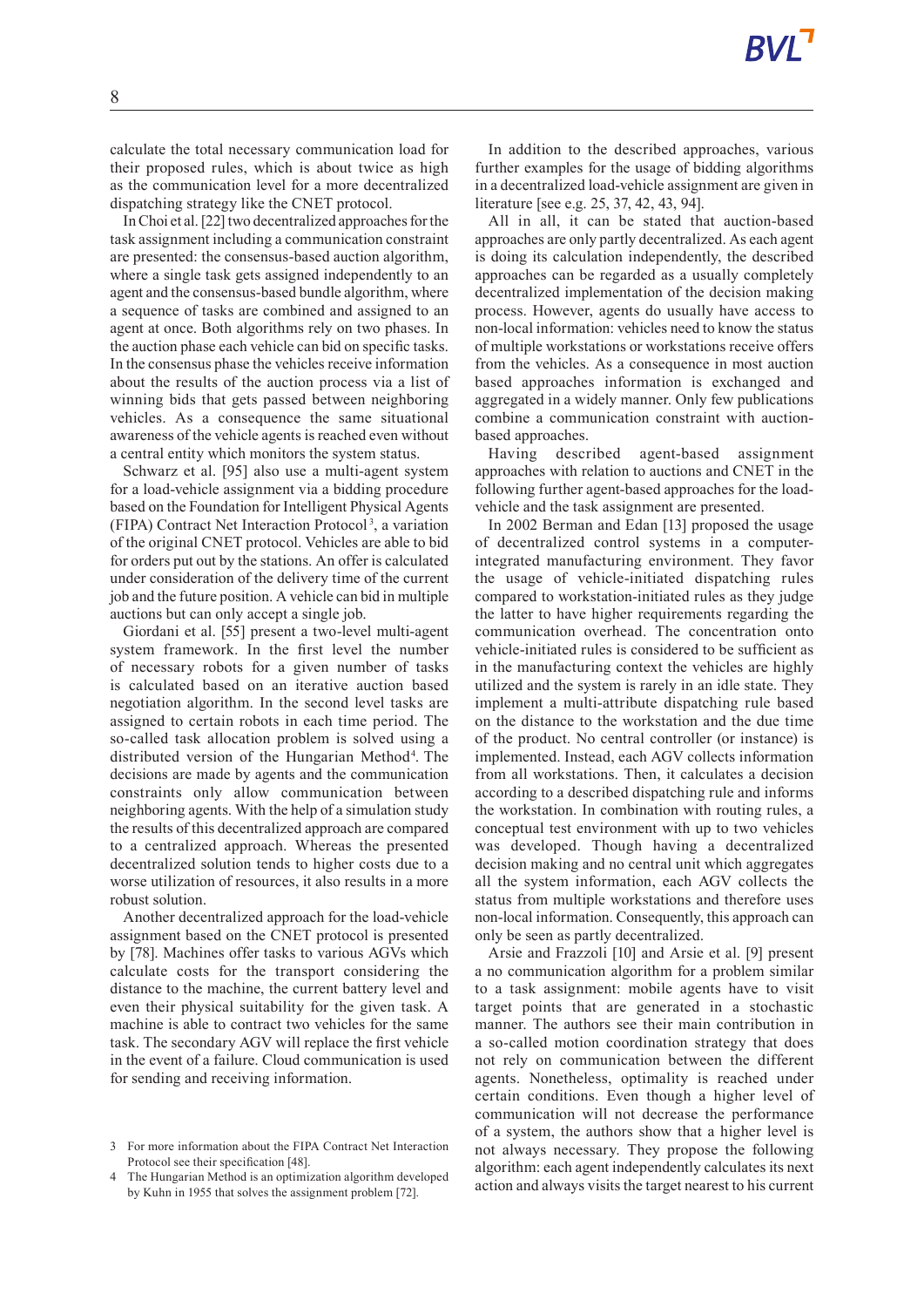position. If there is no target, the agent will move to a position that minimizes the distance to already serviced target points. The authors state that under a so-called light load condition<sup>5</sup> their algorithm is at least as good as other so far published decentralized algorithms and (almost) optimal. Even though there is no communication between the agents and the implementation is completely decentralized, there is still an aggregation of information as each mobile agent knows about open tasks and the locations that need to be served.

In 2009 Lee et al. [76] transfer ideas from a completely different area of research to load-vehicle assignment in port container terminals. Their decentralized algorithm is inspired by  $T$  cells<sup>6</sup> that are able to explore their environment and show an immune response to invading antigens. The algorithm aims to minimize the vehicle dwell time and is tested in a simulation model with 12 vehicles, 15 containers and 9 cranes. The algorithm requires communication between the different system entities and thereby leads to an aggregation of information. In addition, the vehicles need to perceive jobs within a certain radius. It remains unclear how this requirement could be fulfilled technologically.

Based on the idea of multi-agent systems, Klein [69] develops four different strategies for a decentralized dispatching which includes load-vehicle assignment and empty vehicle balancing, as explained below (see also section 2.2):

1. Random dispatching rule:

Vehicles do not have any information about the system. Hence the vehicles start traveling in a random manner until a location with a new transportation task is reached.

2. Static destination dispatching rule:

Using static destination rule each vehicle has an initial source. Whenever a vehicle completes a transportation task it returns to this home location and only claims the next load there.

3. Forecast dispatching rule:

In the forecast dispatching sinks aggregate local information over time. In a data collection process the sink keeps the information about a load's source location, whenever a vehicle delivers said load at the sink. Over multiple periods the sink is able to forecast a rough number of transports at a certain source and can therefore forward vehicles accordingly. As no global information is aggregated this forecast must not be regarded as exact calculation, but more like a tendency.

4. Feedback-based dispatching rule:

The feedback-based dispatching is based on the logic of ant algorithms. At each switch in the system a local probability table tells a vehicle where to go next in the meaning of forwarding. After a vehicle has reached a source and started the next transportation task, it gives feedback (its waiting time) to all switches it passed before. The switches adjust their probability tables accordingly.

In contrast to most other publications Klein lays a special effort on using mostly local information when designing the load-vehicle assignment rules. In our understanding the first three strategies can be seen as truly decentralized, whereas the forth strategy is close to being truly decentralized. All strategies were tested in different layout scenarios (maximum of 18 sources and 18 sinks) with different numbers of vehicles (maximum of 2500) and different transportation data sets. In most of the cases, a central benchmark strategy performs better than the proposed decentralized strategies. Only in small layouts with a high demand variability decentralized strategies were able to outperform the central dispatching strategy. Comparing the decentralized strategies Klein stated that apart from the random dispatching rule no strategy is completely dominating the others in all relevant KPIs especially when taking many vehicles and complex layouts into account.

Ayanian et al. [11] propose an approach based on a dynamic task reassignment as a decentralized solution. Based on an initial random task assignment vehicles within a certain communication range can switch their tasks. Depending on the size of this range, the nature of the problem becomes more or less (de-)centralized. Similar approaches are proposed by Caraballo et al. [17] and Fanti et al. [38]. Caraballo et al. [17] consider a divisible and parallelizable task that has to be accomplished by a team of robotic agents (aerial robots) in a decentralized manner. Within a certain distance (block), information between the agents are shared and tasks are re-allocated. Caraballo et al. identify the block size as an important parameter for the overall performance. Fanti et al. [38] use a so-called "gossip algorithm" under communication constraints. Starting with an unfeasible solution, the algorithm finds a solution for the task assignment problem via communication between the agents. Enhancements are published in [41].

Fanti et al. propose an algorithm for assigning electrical vehicles to charging stations. Each charging station can be seen as an agent which solvesa local integer linear problem considering the charging costs and distance to the vehicles. Therefore, the implementation of the approach can be regarded as decentralized. The stations share and synchronize their individual solution with neighboring charging stations, which leads to an aggregation of information. In an iterative manner the distributed approach minimizes the total time needed for the charging process.

A similar approach is presented by Fanti et al. [39]. Instead of stations assigning vehicles, as seen in Fanti et al. [40], AGVs choose transportation jobs by solving a local integer linear programming problem.

9

<sup>5</sup> a small target generation rate

 $6$  T cell is the short form for T lymphocyte – a subtype of white blood cells.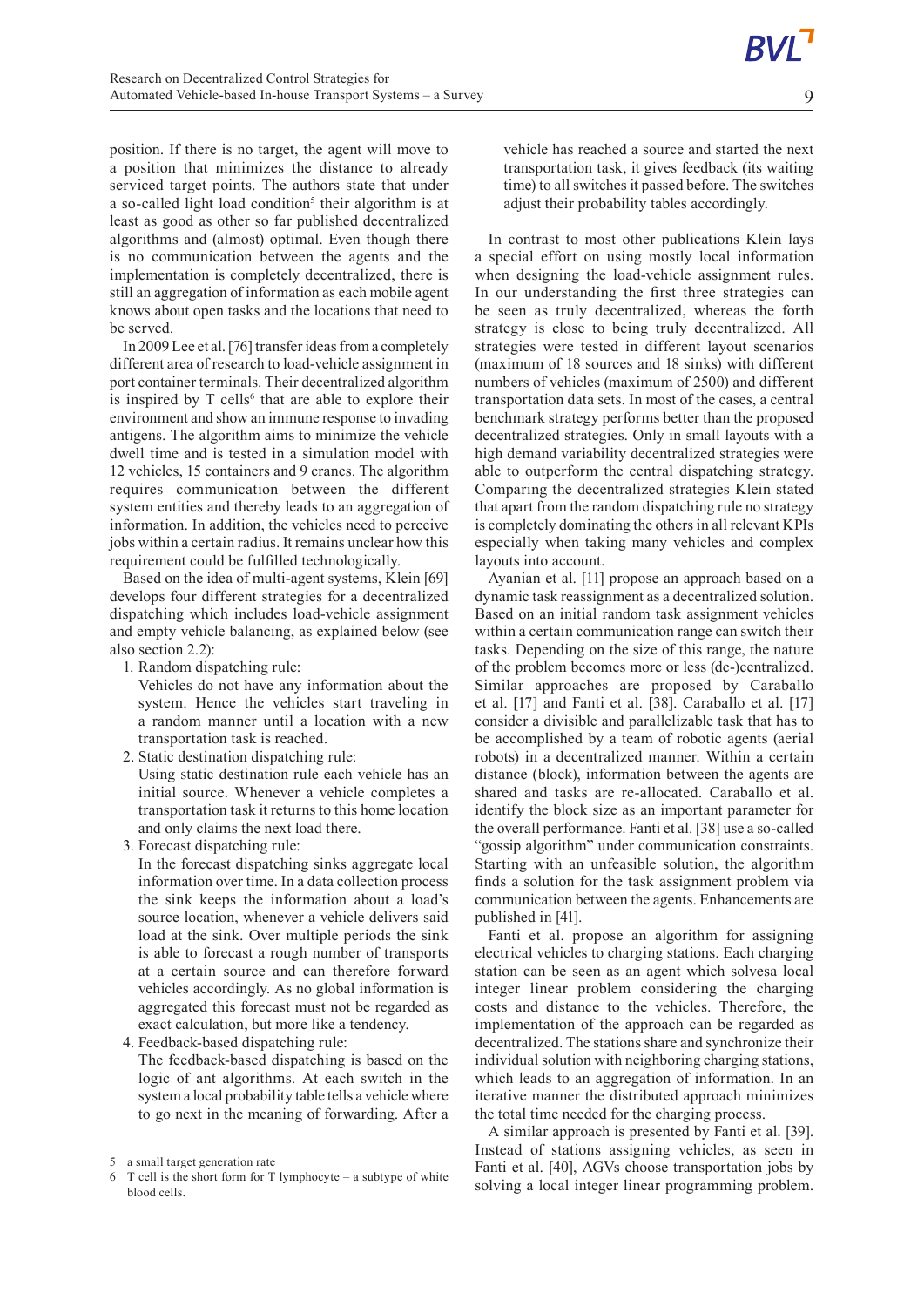Vehicles are able to communicate with other vehicles within a certain zone. Following a communication and negotiation protocol, each task gets assigned to an AGV. The vehicles have information about the layout and open tasks including the task position. Therefore, the algorithm uses non-local information in a decentralized implementation. Based on the mentioned assignment problem, Fanti et al. [39] propose a solution for coordinating the vehicles, which we will mention in chapter 2.3.

# *2.1.3. Summary*

*Table 1: Literature overview ordered by topics for decentralized load-vehicle and task assignment*

| Topic                 | Corresponding literature                                                |
|-----------------------|-------------------------------------------------------------------------|
| Layout transformation | [12, 15, 85, 98, 99]                                                    |
| Multi-agent systems   | $[9-11, 13, 17, 22, 25, 37-44,$<br>55, 69, 76, 78, 94, 95, 115,<br>1161 |

An overview summarizing the literature discussed in this section can be seen in table 1. The vast majority of approaches in the field of decentralized load-vehicle and task assignment are based on multi-agent systems. Within these multi-agent systems many publications are somehow related to auction-based approaches. Noticeable is the low number of truly decentralized solutions, especially with regard to the local information constraint. Some publications that were labeled as decentralized do not have any information constraint at all. Other publications do restrict the communication between different agents, e.g. only neighboring agents are allowed to share information. The range of what is considered as neighboring is discussed less frequently. Nevertheless, most of the approaches make use of a decentralized implementation, i.e. multiple entities calculate solutions independently.

When taking the nature of an assignment procedure into account, the reason for this lack of truly decentralized policies with regard to the use of local information becomes clearer. Allowing the vehicles and workstations to share their current status is a manageable amount of communication, but can result in a high benefit. Analogous, in most publications the status communication between vehicles and workstations or between multiple vehicles is the violation of our definition of true decentrality.

# **2.2. Empty vehicle balancing**

# *2.2.1. Basics*

In the following we will discuss the second part of dispatching: the control of empty vehicles. Terms, like "empty vehicle positioning" or "empty vehicle balancing" are used frequently. The problem tackles the simple question of what to do with an idle vehicle if there are currently no open jobs in the system. In order to minimize the empty vehicle travel time and the future system response time for new pickups, the major objective of vehicle positioning is to find parking locations–also called home locations or dwell points. The empty vehicle positioning can have a strong impact on the overall system performance, especially with a high load profile variability.

Hu and Egbelu [61] and Le Anh [74] identified four approaches which are proposed in automated guided vehicle (AGV) literature:

- Central zone positioning:
- Idle vehicles are always sent to one central zone. • Point of release positioning:
- Idle vehicles stay at the location, where they completed their last task.
- Distributed positioning: This rule is generally similar to the central zone positioning rule but multiple zones are available where the vehicles can be sent to.
- Circulatory loop positioning: Instead of parking the vehicles are circulating in the system. One or multiple loops are designed for empty vehicle circulation.

It is obvious that each of the mentioned approaches can be executed centralized or decentralized with either local or global information and the feasibility is highly linked to the path layout. During the layout design process a decision about the empty vehicle positioning policy has to be made. This decision has to be operationalized with an appropriate layout afterwards.

Hu and Egbelu [61] summarize the first three approaches as systems with storage locations. They state that most authors who follow these approaches assume some kind of loop sidings for the home locations. Loop sidings are separated areas near the transportation lanes, where idle vehicles do not delay other vehicles. In contrast to the approaches which use some kind of storage locations, the last approach stands for all control strategies that use specific loops in the system to store empty vehicles.

The first approach can lead to considerably long system response times. Therefore, it is only an option in (a) smaller layouts where the central parking zone is close to the loading stations (b) in systems with enough pre-arrival information (c) in systems where this long response time is no problem, e.g. with a very powerful vehicle system compared to the number of jobs. Parking at the point of release–second approach – can lead to congestion in many cases, if no additional parking zones are integrated in the layout. However, these first two idle vehicle parking concepts do not require complex dispatching processes, as the control rules are straight-forward. One could argue whether the empty vehicle positioning is truly decentralized or not even a dispatching process is required because there is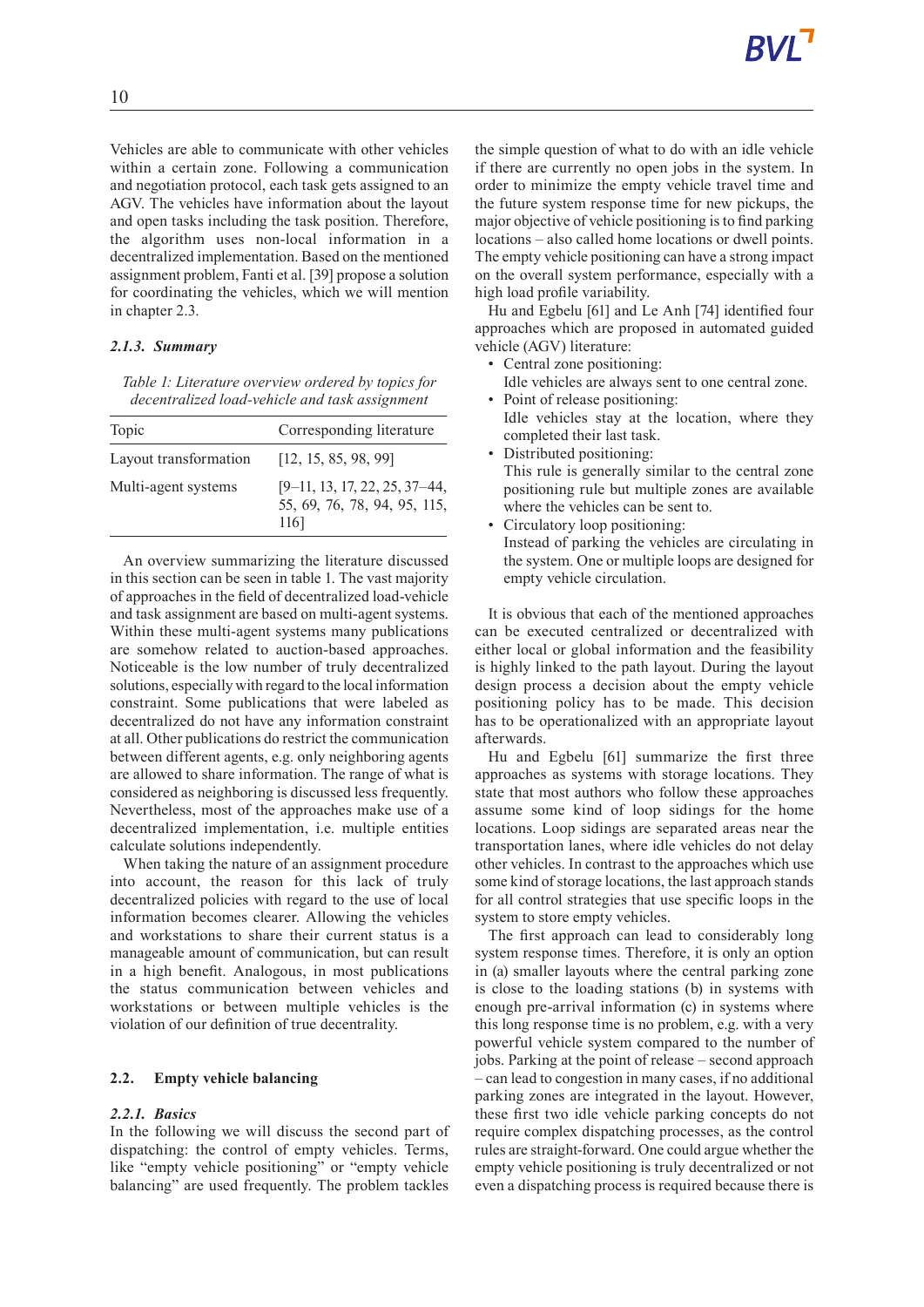11

in fact no decision to be made. Idle vehicles are simply sent to a predefined storage location or just wait at their location. Due to their simplicity the first two of the four empty vehicles positioning approaches are hardly discussed in the scientific community.

Looking at the third approach, it becomes clear where the term "empty vehicle balancing" comes from, as vehicles have to be balanced between different zones. This also raises the question of how many vehicles should be in a zone. A decision rule for choosing a parking zone needs to be implemented. The latter approach presented – circulatory loop positioning–is also a simple strategy which enables short response times. The disadvantages can be a higher energy consumption, a danger of blocking other vehicles and a higher risk of congestion.

## *2.2.2. Literature review on solving approaches and methods*

Considering the scope of this paper and especially systems with many vehicles only the third approach is of particular importance. Two relevant sub tasks for the empty vehicle balancing were identified in the literature. On the one hand there is a planning aspect, where optimal dwell point locations have to be selected in an in-house logistics transport system containing several storage locations. On the other hand there is the challenge of distributing a single vehicle to a certain parking position, which can be regarded as a controlling aspect.

In a large part of the literature considered, there is no explanation on which level decisions have been made and how the information is available. Depending on the approach, planning aspects that are influenced by the path layout and vice versa also playamajor role, which is pointed out in the following. Similar to what has been said about load-vehicle assignment, many of the publications on vehicle-based systems only consider simple problems.

## *Planning aspects*

Egbelu [35] was among the first authors that consider empty vehicle positioning in a single-loop layout. The single-loop layout is transferred into an equivalent circular layout. Afterwards algorithms for finding optimal dwell point locations are derived in four different setups: single vehicle with unidirectional traffic; multiple vehicles with unidirectional traffic; single vehicle with bidirectional traffic; multiple vehicles with bidirectional traffic. The overall objective is the minimization of maximum response times. Kim and Kim [68] follow the same conceptual approach and analyze a single-loop layout. They use Markov chains to decide about the optimal location for a single central home location. The analytical procedures are valid for a static environment in an unidirectional loop. Chang and Egbelu [19] deviate from the assumption of a static environment. Although they stick to a singleloop layout, they provide a method for determining the home location that minimizes the mean response time for dynamic workloads. Gademann and van de Velde [52] analyze different single-loop systems with variable numbers of vehicles regarding the complexity. They show that the optimal home location problem is much harder to solve for bidirectional loops than for unidirectional loops. Lee and Ventura [75] propose an analytical solution based on a dynamic programming model that minimizes the mean response time. They divide the systems into subsets of stations. Each of the subsets is served by one of the vehicles in uniand bidirectional loops.

# *Controlling aspect*

In contrast to all authors which have been mentioned so far, Hu and Egbelu [61] are the first to consider a conventional layout. For an unidirectional guide path layout the storage locations that minimize the maximum response time or the mean response time are derived in two different models. The performance of an exact and a heuristic approach are compared. In addition to defining the storage locations, the authors provide a procedure for assigning vehicles dynamically to these locations, which is an aspect of controlling. They also try to make less restrictive assumptions about the demand patterns. Bruno et al. [16] provide a similar approach that combines the determination of optimal dwell point locations with a vehicle assignment procedure.

Hallenborg [58] provides a discussion on empty vehicle control in systems with many vehicles. He considers a real-world baggage handling system which uses plastic totes and develops an agent-based control system. It is explained how simulation and emulation can be used but the paper does not contain any performance measurement or detailed discussion of simulation results. It is rather a conceptual description that focuses on distributed vehicle positioning. Each vehicle is assigned to a storage location once it has completed a job. It remains unclear if this is the only dispatching decision or if the load-vehicle assignment is also involved. The travel time to a specific storage location and the current "fill level" are considered for the vehicle dispatching. The comparison of the storage locations requires the usage of global information, like the relative buffer level. The same is true for the determination of the dynamic travel time.

Le-Anh and de Koster [6] make another attempt to analyze dispatching rules for systems with many vehicles. The main assumption for their study is that only very few vehicles can be parked in the system and that idle vehicles generally have to circulate until they find a new task. Therefore, Le-Anh and de Koster follow the fourth of the general approaches which were introduced above. They do not explicitly refer to the term "vehicle positioning" in this context, but rather include it in their overall dispatching process. Besides three of their self-developed dispatching rules, they include the best rules which Talbot [104] found in his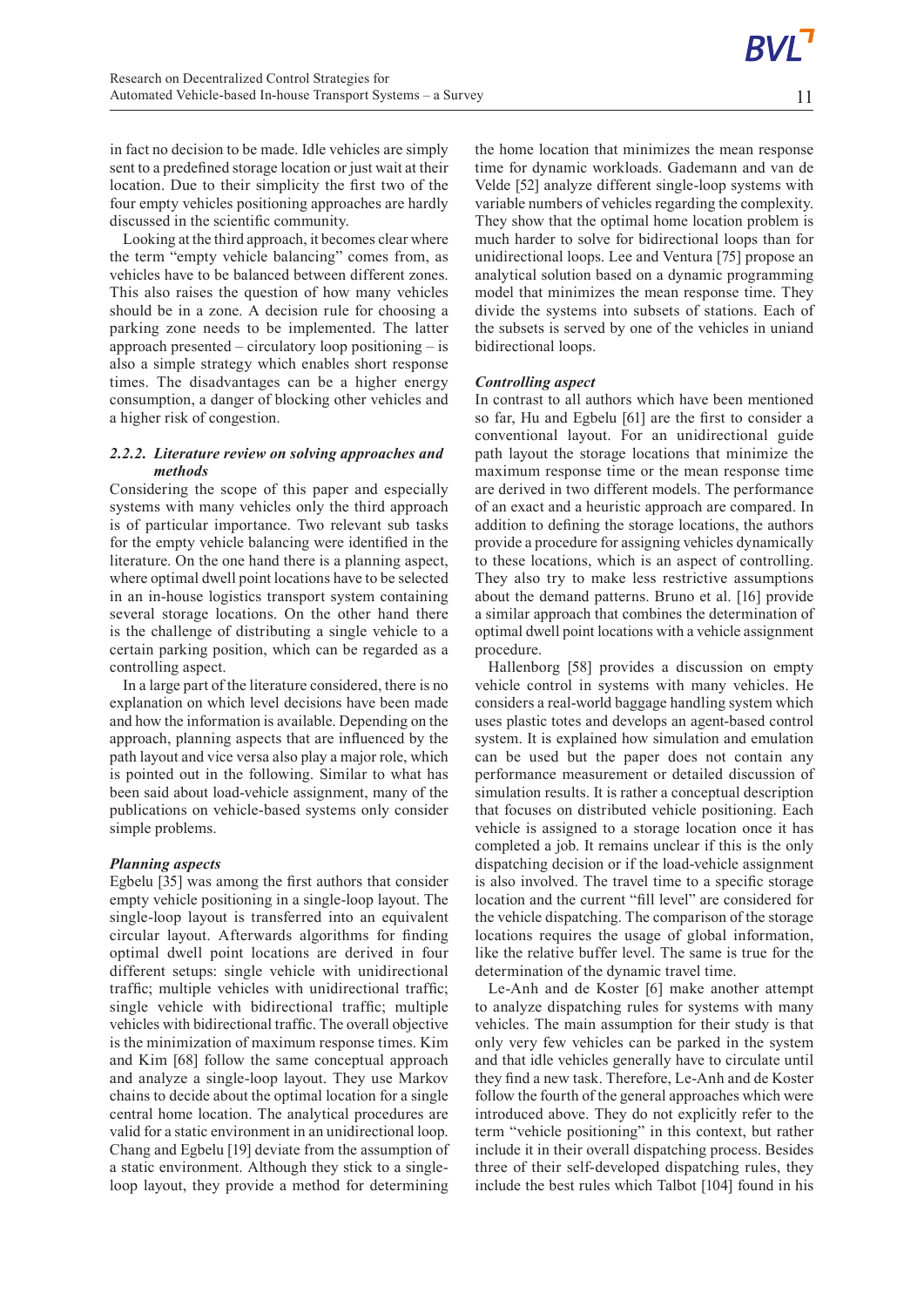assignment and empty vehicle balancing, which we both see as a part of the vehicle dispatching process, as mentioned before. Compared to other dispatching rules, Klein [69] found this strategy to perform worst. Nevertheless, in systems with a huge amount of

calculation effort to a minimum.

vehicles, compared to the number of transportation tasks, this strategy can keep the communication and

rather simple layouts. One of the layouts contains two loading and two unloading stations. The other layout contains four stations of each type. Loading and unloading stations are situated next to each other. The number of switches in the system equals the number of loading stations. Each switch is located in front of one of those stations. Between 60 and 100 vehicles are used in total. Using different balanced and unbalanced load scenarios the following dispatching rules are compared: 1. Modified shortest-travel-distance-first rule, 2. entrance control (EC) dispatching rule, 3. multi-attribute dispatching rule (Multi-Att) and 4. modified multi-attribute dispatching rule (Multi-Mod). The results from the simulation experiments show that the modified version of the shortest-travel-distancefirst rule does not perform well in this type of system. It is outperformed by the other rules. Compared to the last two rules, the EC rule has the disadvantage of being dependent on choosing the threshold value which is used as a comparative value. Additionally, the last two rules are less sensitive to different load scenarios, i.e. load arrival rates and load arrival patterns. From the perspective of this survey, it needs to be pointed out that the first and the last two rules all use global information, either based on distances or because of using minima and maxima across the whole system. Talbot's rule is the one which needs the smallest amount of information and comes close to our understanding of decentralized control. But it requires the definition of the threshold value and is outperformed by the global approaches. Generally, the layout needs to fulfill certain requirements regarding the position of the decision points in order to enable the usage of those rules. The circulation of idle vehicles is a prerequisite for their applicability.

research. The dispatching rules are compared in two

In our opinion, empty vehicle balancing as well as vehicle task assignment can be seen as a part of the dispatching procedure, as we pointed out in the introduction to chapter 2 (see also fig. 2). Both are closely linked and influence each other. The approach in the field of multi-agent systems developed by Weyns and Holvoet serves as an example, see section 2.1.1. AGVs driving through the system repulse or attract each other depending on the state (i.e. idle) and pending tasks, see also Weyns et al. [116]. This leads to an automated and implicit distribution of idle AGVs over the system, whereas no dedicated empty vehicle balancing is needed anymore.

A decentralized strategy similar to the described option of circulatory loop positioning is proposed by Klein [69]. The idea is based on the decentralized assumption that a vehicle has no information about the system status, e.g. waiting loads, as it gets idle. In consequence, the empty vehicle drives randomly through the system network. Once it reaches a certain source, the vehicle gets access to the local information of the source, e.g. current transport requests. This strategy shows the close linkage between task

Due to capital-intensive tools in semiconductor industry, the automated material handling system (AMHS) plays an important role. State-of-the-art overhead hoist transport (OHT) systems are designed as unified rail systems, whereby mostly a distinction is made between intrabay and interbay areas. Intrabay means an arrangement of similar tools and interbay is the connection of intrabays. A semiconductor wafer fabrication plant (FAB) can consist of up to hundreds of tools, which are connected by several kilometers of rail tracks including various u-turns and n-shunts [see i.e. 86]. So usually the layout complexity can be considered as very high. A common approach to balance empty vehicles is the use of so called "watermarks", which constrain to number of empty vehicles in areas [see i.e. 67, 86]. Wertz et al. [114] present two approaches for improving delivery times, especially waiting times. First, they modify watermark settings to values which vary dynamically according to the transport frequency in a bay. Second they shift dwell point locations so that other vehicles are almost not obstructed. A simulation was used to evaluate the developed approaches. Kiba et al. [67] show the influence of the low watermark in a certain bay on the average global delivery time and the average global retrieving time with a detailed simulation of a FAB. Chaabane et al. [18] used a discrete event simulation of a wafer fabrication plant to study the influence of low water marks and high water marks on a minimum service policy in the meaning of a minimum number of empty vehicles to serve transport requests quickly. Schmaler et al. [86] present an approach for balancing empty vehicles based on forecast information. They compare three scenarios – no-forecast, limited-forecast and complete forecast – of a FAB with about 300 vehicles in order to show the potential of the approach. One of the goals was also to minimize empty vehicle balancing moves [see also 87].

All in all, the empty vehicle balancing approaches applied in FABs are using a mixture of the distributed positioning approach and the circulatory loop positioning approach. Many decision are made by a mid-level controller which is responsible for an area. Once a vehicle is pushed from another vehicle, it will take another parking position in the same area as a result of the watermark setting which is some kind of local information and decentralized decision making. This push-out of empty vehicles can also be seen as decentralized decision making under local information but the destination is defined with global knowledge about the bays.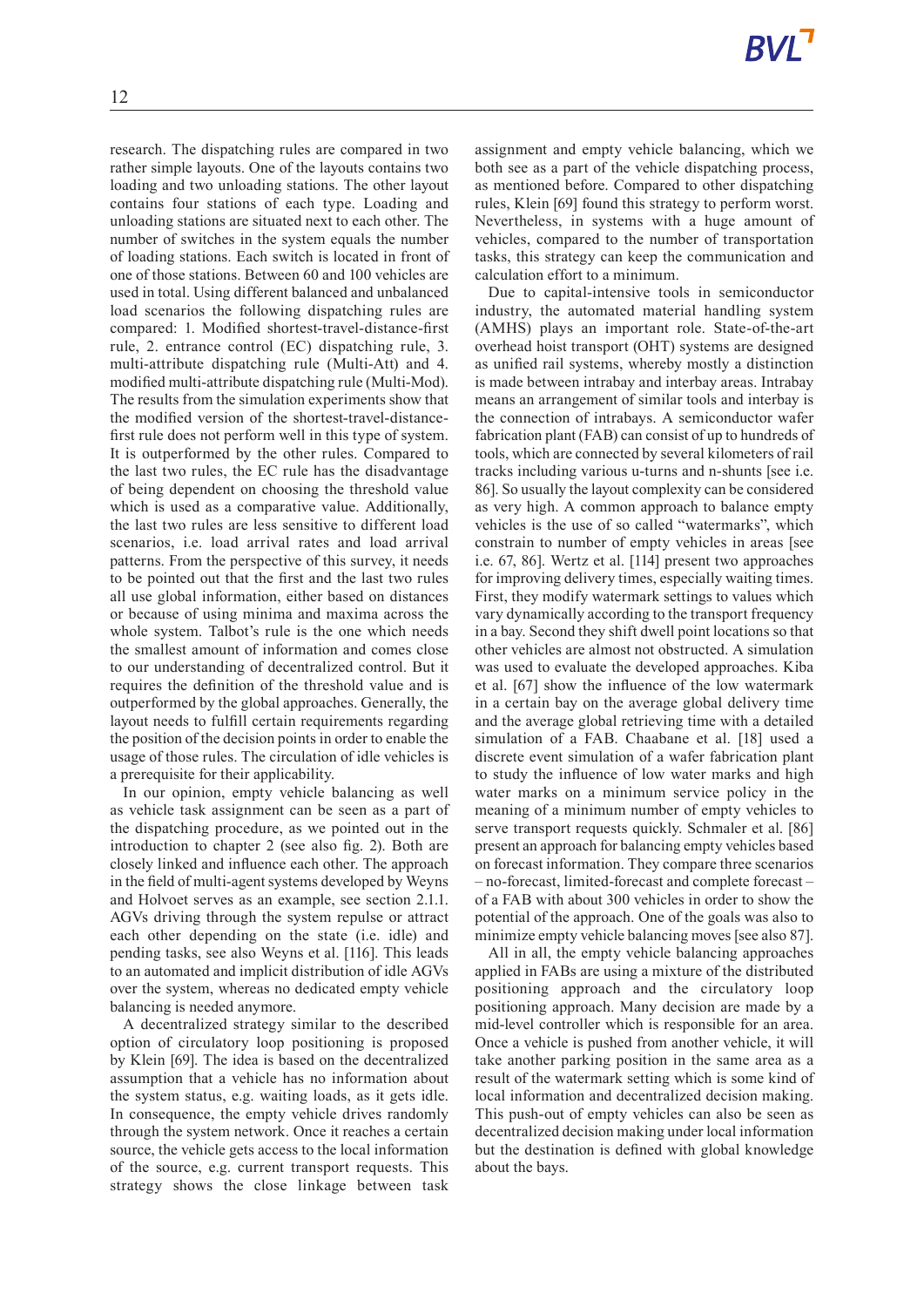13

## *Excursus: Sharing systems*

The literature on sharing systems–bike sharing or car sharing–has grown considerably in recent years [see e.g. 26, 47]. Depending on the type of system, parallels to vehicle-based transport systems can be made. One of the most popular examples is the rebalancing problem of bikes between stations [see e.g. 20, 84] which is some kind of the distributed positioning rule proposed in 2.2.1. However, there are some significant differences, like cyclically recurring demand patterns pointed out by Vogel et al. [109] or the fact that the bikes cannot move by themselves. Rentals at a certain time or stations can be promoted or avoided by user incentives  $[5]$  and specific times of the day – e.g. nocturnal hours – could be used for balancing between all stations. Furthermore, Legros [77] defines the objective in balancing the stations in the meaning of predicting overfull or empty stations which differs to vehicle-based transport systems.

The user based balancing can be seen as a decision making on two levels. On the upper level the rental system operator makes a global decision with full information how to balance the bikes. On the lower level a user takes a ride, which could be a promoted balancing ride but it remains unclear if the user acts the way intended.

#### *2.2.3. Summary*

As mentioned above, there is hardly any reference to decentralized empty vehicle dispatching in literature on vehicle-based in-house transport systems. However, three of the four types of different control strategies for the empty vehicle balancing can be seen as decentralized without further effort. With central zone positioning only the information about the layout and the coordinates of the parking zone is necessary. With point of release positioning and circulatory loop positioning, no further central information is needed. The distributed positioning can be implemented either as a central or decentralized version. An overview of the literature in this section can be seen in table 2. After the dispatching strategies, the next section reviews the existing theoretical background for routing problems.

*Table 2: Literature overview ordered by topics for empty vehicle balancing*

| Topic                                                                                    | Corresponding literature                                                                       |
|------------------------------------------------------------------------------------------|------------------------------------------------------------------------------------------------|
| Planing aspect<br>AGV                                                                    | [19, 35, 52, 68, 75]                                                                           |
| Controlling aspect<br>AGV<br>Baggage Handling<br>OHT-Systems<br>Sharing-Systems<br>Other | [6, 16, 61, 104, 116]<br>[58]<br>[18, 67, 86, 87, 114]<br>[5, 20, 26, 47, 77, 84, 109]<br>[69] |

## **2.3. Routing**

#### *2.3.1. Basics*

Generally speaking, an essential requirement for a routing procedure is the existence of a destination for a vehicle. As the destination is the result of the dispatching procedure the routing process usually succeeds the dispatching process. However, in more advanced controlling processes the information about expected travel times can also be an input factor to the dispatching decision leading to an iterative problem solving process. In consequence, despite having a tendency the order of dispatching and routing is not strictly predefined.

Before we provide a general classification scheme for routing strategies it is necessary to clarify the relationship between the terms routing and scheduling. On the one hand it is a general consensus that routing is about finding a route between a given source and destination. On the other hand the term scheduling is often defined differently and especially the distinction to routing often remains unclear. Some authors consider routing to be responsible for finding routes that are free of congestion, conflicts and deadlocks [see e.g. 83]. Other authors see these requirements as a part of scheduling [see e.g. 103].

Generally, both views are understandable. Due to the technological complexity of the vehicle on the one side and the guidance technology on the other side, controlling a vehicle system on the operational level is not an easy task. Extracting as many decisions from the operating phase to a preceded planning seems to be a reasonable approach for preventing undesirable effects (congestions, deadlocks, etc.). The characteristics and especially the complexity of the analyzed systems seem to be the driving force for either requiring routing to fulfill additional requirements or incorporating it into the scheduling function. The latter view is applicable in systems where all transportation requests are known before the system starts its operation. Then optimization techniques can be used to find the best routes without any interference and reach the highest over-all system performance. In this case the optimization problem can be categorized as a pick-up and delivery problem with time window constraints. In some cases dynamic scheduling approaches with rolling planning horizons might even be able to achieve a continuous optimization and adjustment to changing demands [see 74]. But this can only be accomplished for systems of limited complexity. In many systems scheduling is impossible as no or only limited prearrival information is available. In this case dispatching strategies have to be used for the task assignment (see sec. 2.1) or empty vehicle balancing (see sec. 2.2) and the extended understanding of routing as favored by Qiu et al. [83] becomes relevant.

In this paper the term routing is used to describe control procedures which are responsible for the following tasks (see also fig. 3):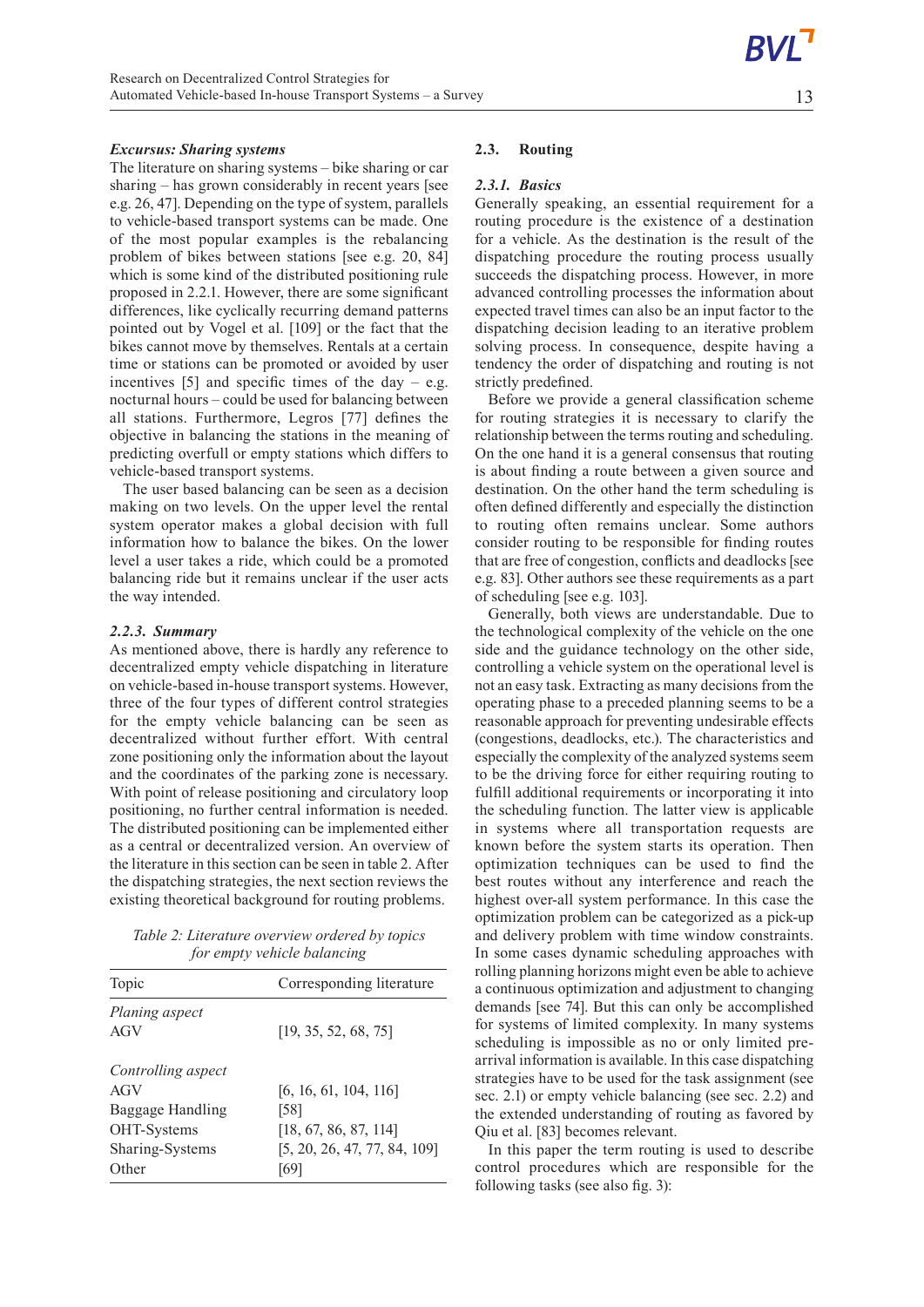

*Figure 3: Classification of routing subtasks [compare 73, 83]*

- Route planning:
	- Route discovery:
		- Finding one or more feasible routes from a source to a desired destination [see 73]
	- Route selection: Selecting a specific route, if more than one route is feasible for a source-sink combination [see 73]
- Route execution:
	- Operationally guiding the vehicle from source to destination, which means especially the avoidance of conflicts with other vehicle

A further classification and description of the mentioned routing sub tasks (discovery, selection, execution) is presented in the following. Various (decentralized) approaches from different publications that can be fitted into this classification are discussed in the literature section. It is important to understand that this classification must not be seen as a sequence of necessary tasks to reach a decent routing decision. Not each sub problem individually needs to be targeted by an approach. For example there are approaches which only rely on a route execution without any advanced route planning.

Similar to the control problems of vehicle dispatching and vehicle routing the sub problem of route planning and route execution can be executed as iterative processes. In more advanced routing approaches the current system status as processed by the route execution can be taken into consideration for the next phase of route planning or another iteration of route planning is made when the route execution discovers a conflict. This leads to a more complicated iterative process.

According to ter Mors [107] a sophisticated route planning should ensure a less difficult route execution. Furthermore, ter Mors proves that the coordinated movement of multiple agents in a given map is a *NP*-hard problem.

# *Route planning*

After these introductory comments various general approaches for the sub problems of route planning are presented. In general, the route planning is done before the vehicle starts moving and includes the tasks of (a) discovering routes from a given source to a given destination and (b) selecting a route if more than one route is possible.

# *Route discovery asapart of route planning*

A general classification scheme (see fig. 4) developed by Lau and Woo [73] fits our definition of the term route discovery. Hence, the following paragraphs mainly show their findings.

The major distinction of route discovery strategies is in static and dynamic approaches. This is dependent on the opportunity to update a choice for a calculated path between a specific source and destination. A static route planning calculates the best route only once. Without taking current congestions into account, the calculated route is always used for a specific source-destination combination. To calculate the route in the first place, the route discovery algorithm needs a criterion for determining the best route and for comparing multiple feasible routes. In static approaches usually the shortest distance or time is used for this purpose. Dijsktra algorithms or Floyd-Warshall algorithm are two of the most famous algorithms for computing the shortest paths [33, 50, 113]. In addition to calculating a complete a priori routing table for each source-sink relationship, static route discovery can also be realized based on simple static rules. Similar to a calculated table, these static routing rules will always yield the same result for a given source-destination relation, without taking the current system status into account.



*Figure 4: Classification scheme for route discovery strategies [compare 3, 73]*

Dynamic routing strategies try to compensate the weakness of static routing strategies by taking the current network status (e.g. congestions) into account. The dynamic pre-planned routing is based on a routing table that is updated according to the network status. The points in time for updating the table are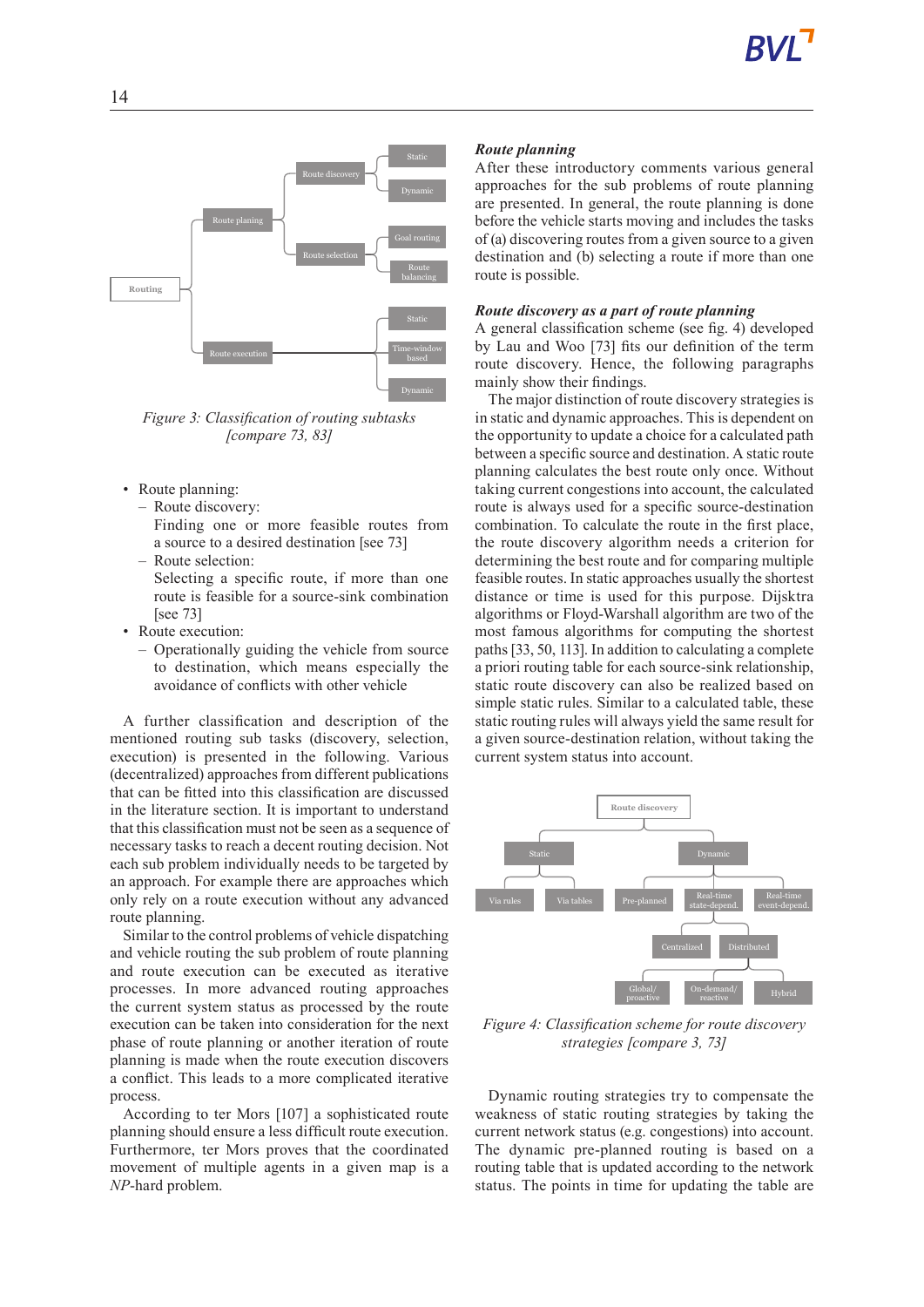predefined, e.g. after a specific time span, after layout changes or depending on traffic patterns. Therefore, general knowledge about the traffic flow and possible future system behavior is required, to determine these points in time.

With real-time event-dependent and state-dependent approaches updates of the routing tables do not just happen at specific pre-planned time-points but may happen continuously. Using an event-dependent approach, multiple alternative routes are determined for a given source-destination constellation and depending on the current network status one of the routes is chosen. For example, a vehicle would always take the shortest route unless the utilization of this route is above a certain threshold or a path segment breaks down, etc. In contrast, real-time state-dependent routing uses no predefined routing tables or sets of suitable routes. The route is calculated based on the current network status, e.g. the utilization of single paths or recently finished transports are taken into consideration. Depending on the entity which makes decisions and the information that is used for the decision making this strategy can either be seen as centralized or distributed. In a centralized version of state-dependent routing a central unit has global knowledge of the network and in consequence is extremely responsive. In a more distributed algorithm the routing tables are not kept by one central unit. Instead distributed units, e.g. nodes in the graph have distributed versions of the routing tables. Distributed algorithms require a higher degree of information exchange but are said to be more robust to disturbances [see 73]. An alternative to a distributed storage of system information in nodes is aggregating information about the current system status via intervehicle communication. Vehicles can share their planned routes with the entire fleet or at least with other vehicles near-by. As a result, the knowledge is more distributed.

Three different forms of distributed state-dependent routing can be distinguished [see 3, 73]:

• Global/proactive routing:

Global/proactive routing enables an up-to-date view of the network with periodic updates. Examples for this kind of routing are the optimized link state routing (OLSR) or the global state routing (GSR) [see 21, 62].

• On-demand/reactive routing:

Instead of proactively creating an up-to-date view, these routing approaches are only executed when a routing request is received. Examples of this algorithm type are adaptive distance vector routing (ADVR) and dynamic source routing (DSR) [see 14, 111].

• Hybrid routing:

Hybrid routing is a combination of features of proactive and reactive protocols. It reduces the overall effort for proactive routing by limiting the regarded area for updates to near-by nodes, often using predened zones. Reactive routing is used for finding routes to remote nodes [see e.g. 23, 56].

The main focus of this paper are decentralized control strategies. According to the classification scheme in figure 4 the weaker term "distributed" was used instead of "decentralized". Lau and Woo [73] have chosen this term for non-central routing approaches, because without acquiring additional knowledge about the network from other nodes at all no meaningful local routing decision can be made.

We will show below that such distributed implementations do exist. A completely decentralized routing without any non-local information can not guarantee that a destination will be reached. In this case at least a minimum amount of aggregation of information is required. This limitation of the definition of decentrality has to be kept in mind when assessing the contributions of the authors below. Although these authors might use the concept of "decentralized" routing, they refer to a distributed implementation structure, but generally do not fulfill the requirement of purely using local information.

#### *Route selection asapart of route planning*

If there is only a single possible route between a given source-sink relation, the route selection will obviously be trivial. In conventional layouts usually multiple feasible routes or even multiple equivalent routes with regard to the decision criterion (f.e. distance) exist and a specific route needs to be selected. This decision is depending on the objective of the selection.

The problem of load balancing (spreading the vehicles) in decentralized systems has been recognized by several authors and adds a new challenge to the development of such algorithms. The shortest route is not necessarily the best choice as congestion might occur and in the worst case deadlocks endanger the system functionality. These risks can be mitigated by a central controller with global system view that redistributes the traffic flow if necessary. But in a decentralized systems new approaches are required because the overall system status is by definition unknown. Ng et al. [80] propose a load-scattering algorithm based on the average flow on the different alternative paths to a destination. They divide the total load along a certain path by the number of links and thereby derive an average flow figure. From all possible paths a traveling load selects the route with the lowest average flow. Other inspirations for this topic can be found in urban traffic networks [e.g. 4] or ad-hoc mobile networks [e.g. 119].

According to Wardrop [112] the selection decision can be made choosing one of two different principles: • Goal routing:

For each vehicle the best (usually shortest or fastest) route is selected.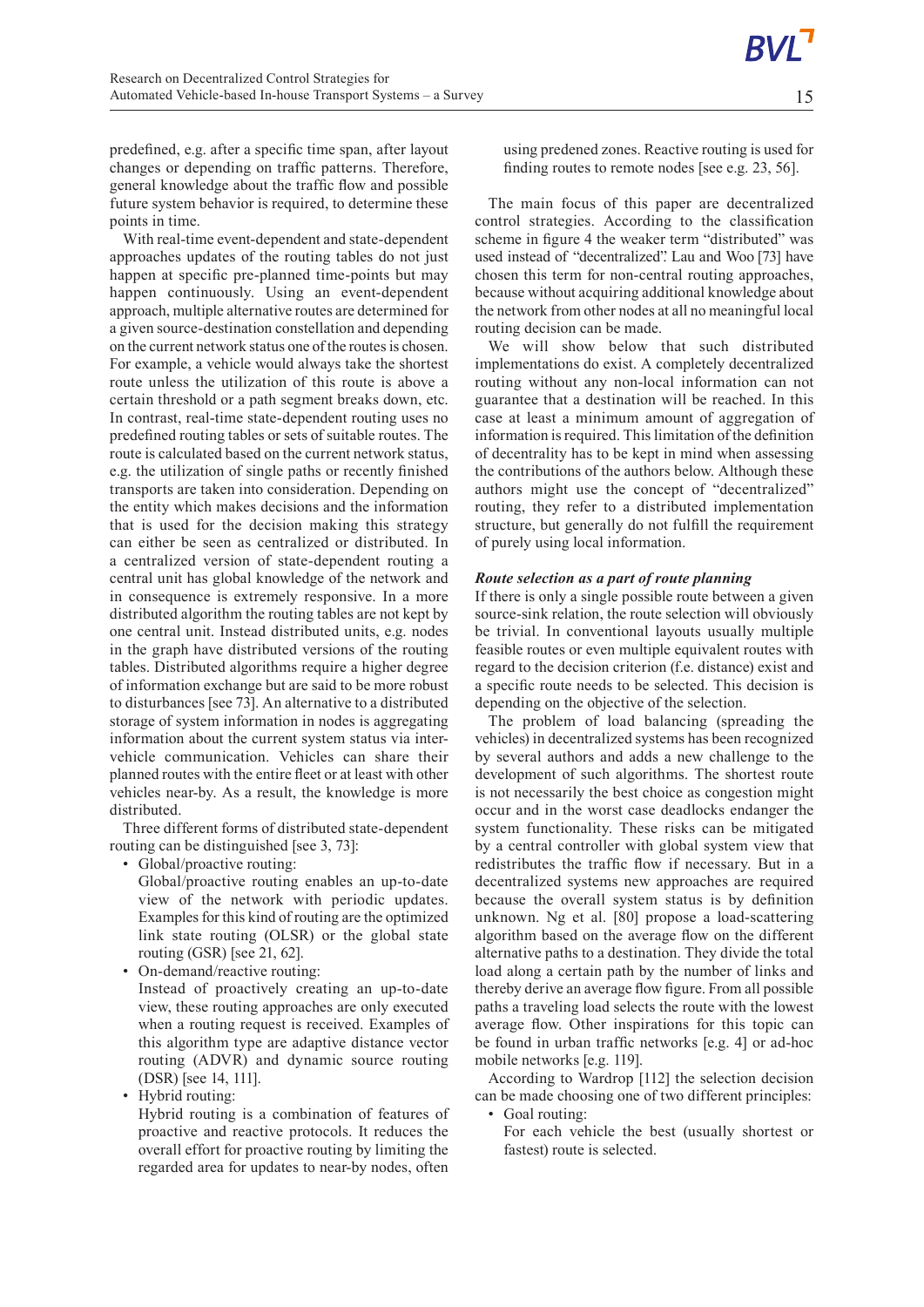• Route balancing:

For each vehicle the route, which results in a global system optimum in the sense of minimal total travel time, is selected.

As it results in a global optimum the second principle is more favorable but also the more complicated goal. This is only possible for small layouts and usually requires extensive pre-calculation–see the already mentioned definition of scheduling according to [74]. Under incomplete information in a decentralized/ distributed system, usually the first principle is reachable. Either with or without knowledge about the current system status a single vehicle always selects the route that is presumably best for itself.

Another strategy which was not discussed by Lau and Woo [73] consists of skipping the entire route planning (discovery and selection) process. Lost results can be replaced either with dynamic route execution approaches (see next subsection) or leads to a random vehicle routing process with completely local information.

#### *Route execution*

After a feasible route was found and selected using any approach of the route planning the vehicle can start executing the chosen route. The problem arising at this point is the avoidance of blockings and deadlocks with other vehicles. Blockings occur when two or more vehicle want to claim the same physical spot at the same time. Somehow a decision has to be made, which vehicle is allowed to go first. This is especially important at intersections. A deadlock occurs when a group of tasks or processes is waiting for an event which can only be triggered by one of the members of this group. In this situation the system locks itself and cannot proceed. In logistics systems this situation usually occurs when two or more vehicles block each other and none of them can continue.

To avoid blockings and deadlocks, each vehicle has to somehow spread information about its intended path. This information can be shared for example with other vehicles, with single path segments and nodes or with a central entity.

Sticking to the requirements of providing conflictfree routes, several types of approaches have been developed [see e.g. 83]:

- Static methods:
- The entire route is blocked for the time a vehicle is moving
- Time-window-based methods: Only single path segments are blocked in the time
- window the vehicle is expected to travel on them • Dynamic methods:
- Paths are blocked incrementally from path segment to path segment <sup>7</sup> while the vehicle is traveling and
- 7 In literature this type of route execution is sometimes also known as "forwarding".

considering the current utilization of the next path segment

The former two methods put more emphasis on a planning aspect while the latter one is a more reactive approach. The approaches which focus on planning can be applied in rather small layouts with few vehicles and stable demands. But conventional networks with many vehicles make it hard or impossible to pre-calculate all routes. However, complex layouts can be divided in less complex sub-layouts and the planning methods can be applied independently for each part. In case of conflicts, the priority on the limiting path segment can be regulated by various strategies, like a first come first serve (FCFS) strategy, by a strategy dependent on the priority of the transported loads or the vehicle destination. Furthermore, global information or some other information exchange is necessary for the static and the time-window based approach [see 74, 83].

In contrast, local information is sufficient for the dynamic methods. At each decision point (usually a switch) a decision is made if the next path segment can be traveled, or if some blockings occur. This method is even capable of incrementally constructing a route to a given destination, if there was no inital route planning. Global information about shortest paths or even the current system status can be stored in the nodes and can therefore be provided for passing vehicles.

Another aspect that is relevant for the dynamic decision is the right of way at merges. Especially in systems with a high number of vehicles, like carrierbased systems at airports this decision can have a huge impact on the system performance. Even though intersection control could be theoretically categorized as a part of dynamic routing execution we consider the field of intersection control not as a part of our scope.

#### *2.3.2. Literature review on solving approaches and methods*

There are multiple approaches for more or less distributed routing algorithms, e.g. the sub-problems of route planning and route execution. The next paragraphsillustrate the most influential ideas we found in literature. At first publications that follow the idea of multi-agent systems (MAS) for a distributed routing are presented. Afterwards, we discuss swarm-based approaches for example by reviewing the main ideas of ant algorithms.Finally, we take a look at approaches that transfer ideas and protocols from routing in ad-hoc communication networks to logistics.

#### *Multi-agent systems (MAS)*

For a short introduction to multi-agent systems we refer to chapter 2.1.2 or [116].

One of the first attempts to come up with a decentralized routing algorithm using the concept of agent-based systems was made by Taghaboni-Dutta and Tanchoco [103]. They developed an incremental route planner for automated guided vehicle (AGV)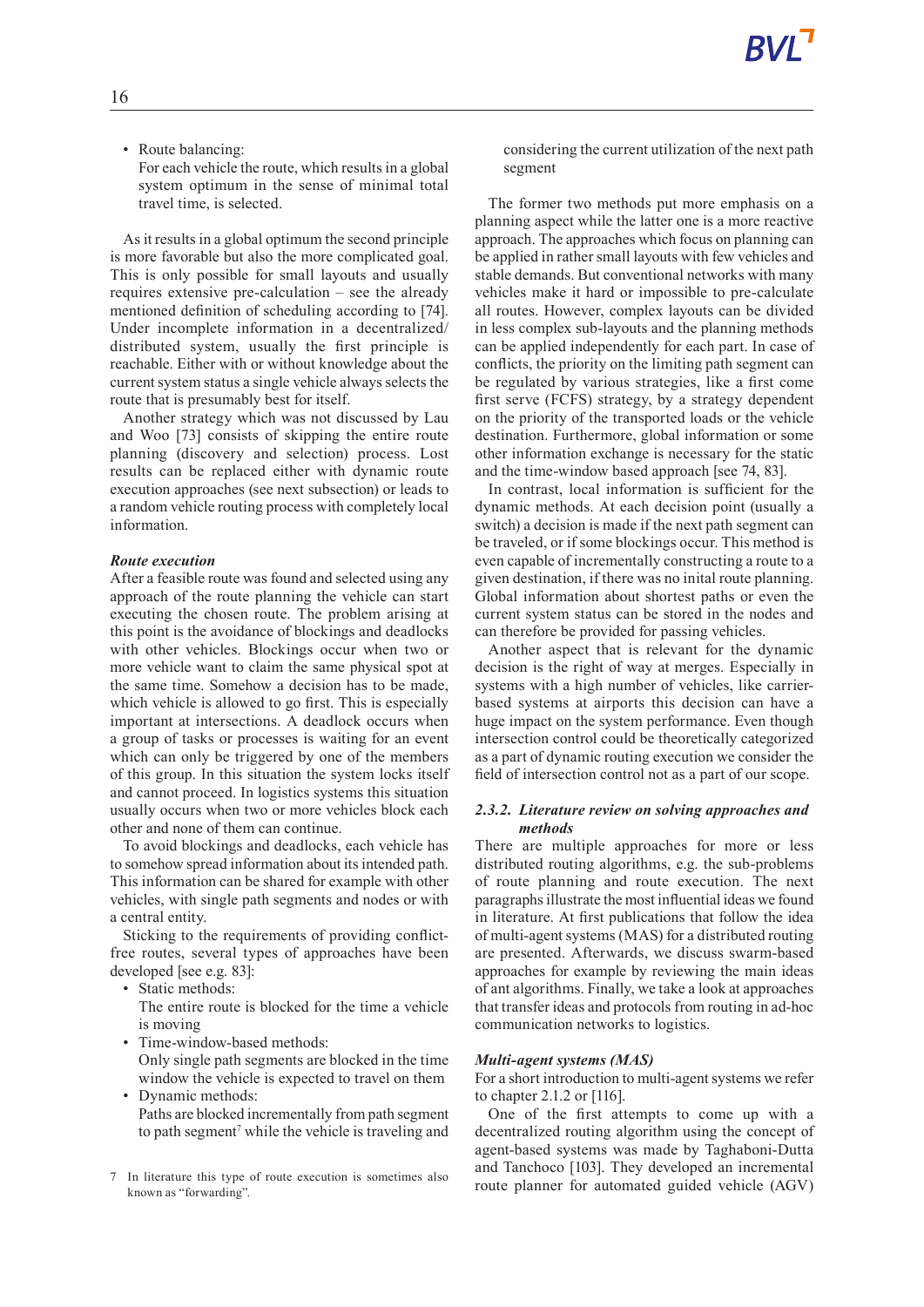systems which does not select a route at the starting node, but rather decides the next node to travel to during the journey. According to the categorizations in figures 3 and 4 the route planning strategy can be seen as a reactive real time state dependent approach, which is executed dynamically. The key of the approach is a procedure, Taghaboni-Dutta and Tanchoco call "selectnextnode", which is incrementally executed by a vehicle that decides which path segment to take next with respect to a conflict-free journey. The input to this procedure consists of local information, like the possible next nodes, but also of global information like the estimated waiting times on subsequent nodes, which are calculated using queuing theory. As the vehicle calculates the decision independently, their conceptual system can be seen as one of the first agent-based routing systems. The authors evaluate the performance of their strategy in two simple layouts and compare the results with a complete-route-planner, which plans the entire conflict-free route before a vehicle starts traveling. They come to the conclusion that a complete-route-planner works better in complex layouts whereas the incremental route planner is equally suitable for simple layouts. However, the incremental route planning is less failure-prone and achieves significantly shorter response times. The incremental route planner combines local and global information to make the routing decisions. Thus, this approach is not completely decentralized.

Nishi et al. [82] have their focus on real-time systems considering a use case of an AGV system in a semiconductor fab. In a distributed manner each AGV calculates its own initial routing plan independently. In a subsequent step these initial plans are shared between the vehicles and are checked for feasibility. As long as the plans are not feasible, penalties are updated and therefore the routing decision gets changed. This socalled rescheduling has to be performed, whenever a new transportation request enters the system.

Lau and Woo [73] explicitly adopt the concept of MAS, where the nodes of a network work as cooperating agents. They introduce a hybrid distributed route planning algorithm for automated material handling systems. The algorithm uses a zone control logic and comprises a route discovery process which discovers feasible routes based on message broadcast, a multi-attribute route selection function and a fault management function in case the chosen route is blocked. The developed routing strategy outperforms several other strategies which the authors compare in a simulation study of a generic loop-based layout. The implementation of the approach can be regarded as decentralized. However, as the node agents are able to share information, the used information is not exclusively local.

Hallenborg [58] develop a MAS for a conveyor-based baggage handling system. The idea can be transferred to vehicle systems. The author focuses especially on the design of the agents and their communication. A route

agent is responsible for route selection when a route is requested by another agent in the system. The cost factors, which represent the "virtual lenght" of a path are updated constantly according to the current traffic and the Dijkstra algorithm is used for computing the resulting shortest path. This means that there is still global information aggregated and in consequence the approach does not completely follow a decentralized pattern. The author describes a static routing strategy and an incremental route choice approach. But the exact functionality as well as the logic of the route agent for choosing one of the available routes remains unclear.

Hofmeister et al. [60] develop a concept for a routing strategy which uses a label correction algorithm for decentralized route updates. The authors claim that this reduces the communication overhead. The routing algorithm is to a certain extent based on ideas from AGV literature. It pre-plans routes and uses this information to consider future path utilization in its route selection. However, the whole paper is conceptual and no performance evaluation is presented.

Among other strategies, Klein [69] proposes and evaluates a strategy that aims to be truly decentralized. As all agents rely exclusively on local information the vehicles and nodes do not have information about the global topology or the system status at all. A path planning for a given source destination combination is therefore not possible and even a dynamic route execution depends on information aggregation in the nodes. Consequently, at each switch a vehicle chooses randomly what path to take next. A destination is only reached by chance. Having obvious disadvantages, Klein calls this a "worst case strategy", with the only advantage of reducing the routing decisions to a minimum. As already mentioned in section 2.2 Klein uses this random routing in some cases for unladen vehicles. All in all, this approach can be seen as a rudimental MAS.

Schwarz et al. [95] convert the algorithm of ter Mors et al. [106], which is based on a graph network to a decentralized algorithm for vehicle routing. A vehicle that wants to reach a destination searches for the fastest way within the graph. Afterwards it reserves corresponding timeslots on each path segment. Other vehicles calculating their routes, take the reservation into account and in case of a conflict have to either take a different way or wait for the edge to be freed. The calculation is therefore done in a decentralized manner, but with global information about all reservations in the graph.

Schwarz [94] proposes a negotiation method between two vehicles in the phase of route execution, which is applied when a vehicle wants to travel on an already blocked path segment. The first vehicle with the reservation checks for alternative routes. In case the loss of taking an alternative route for the first vehicle is lower than the benefit for the second vehicle, the reservation is canceled. However, this may lead to many negotiations in crowded areas or even

17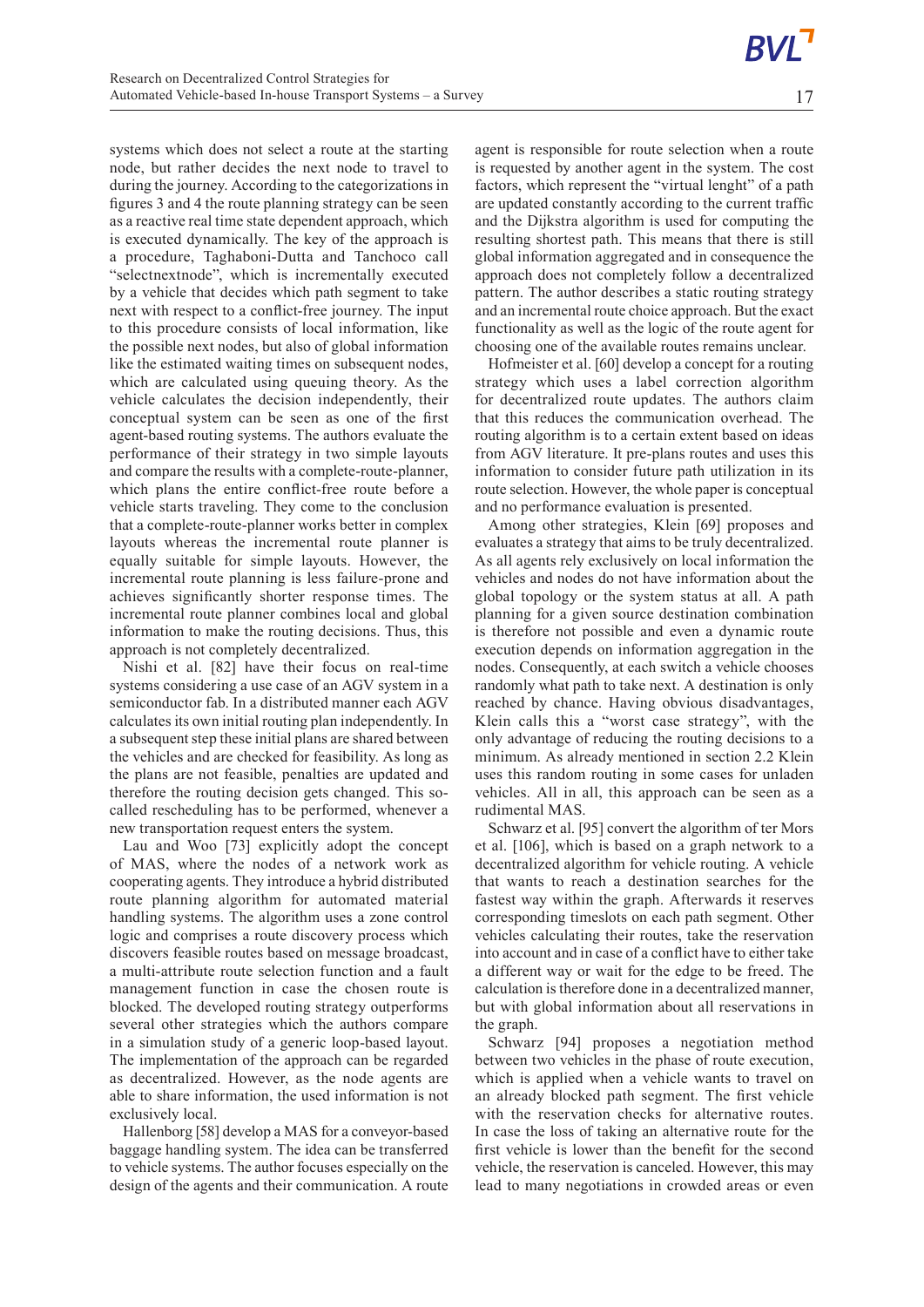circle negotiations, as the first vehicle might have to negotiate with further vehicles for its alternative route. To avoid too many negotiations specific requirements are defined when a new negotiation is allowed at all. Due to the long-distance information exchange this approach is partly decentralized.

An analytical approach is presented by Digani et al. [32]. The authors introduce a path planning algorithm on a two layer architecture. The first layer (topological layer) consists of multiple sectors (macro-cells), representing an entire vehicle layout in an abstract manner. The algorithm for global path planning on this layer calculates the macro-cells that need to be crossed on the route to the destination sector. The calculation is done by each vehicle separately using the D\*-algorithm<sup>8</sup> . This layer of the algorithm can be categorized as distributed real-time state dependent. The second layer (route map layer) represents the actual path segments within each sector. On this layer the actual route on the path segments is calculated using an A\*-algorithm<sup>9</sup> and executed with a focus on conflict and deadlock avoidance. This is reached in a decentralized solution with focus on the current sector only and the different priorities of the vehicles in this sector. Therefore, the AGVs only share local information with neighboring vehicles. So Digani et al. use a decentralized implementation which relies on global and local information, depending on the level of calculations to be done. Even though not stated explicitly, the approach is close to agent-based methods. The approach is further refined in Digani et al. [31] and Digani et al. [30].

Abdenebaoui and Kreowski [1, 2] introduce graphtransformational swarms to model and route in a dynamically changing logistical network. The approach has two phases. In the first phase the layout is prepared in a way that each node is capable of indicating the shortest way to a given destination. Therefore, AGVs can solely follow local information. In the second phase the AGVs are following the shortest paths avoiding collisions. As the vehicles in the routing phase rely on decentralized information only and each vehicle has its own calculation unit the approach can be regarded as decentralized.

InFanti et al. [39] each vehicle calculates the route to its destination using common algorithms, like the A\* algorithm. Consequently, the vehicle has information about the layout including cost factors. They propose an approach to avoid collisions and deadlocks, which they call coordination problem. Each time unit is divided into two sub units. In the first sub unit vehicles are able to communicate with neighboring AGVs about their

- 8 The D\*-algorithm determines the shortest path between two nodes in a dynamic network. Originally it was described by [101].
- 9 The A\*-algorithm is a popular algorithm that determines the shortest path between two nodes in a static network. It is the basis for the D\*-algorithm and was originally described by [59].

routing plans. Usually the vehicle with the longest path has a higher priority. In the second sub unit the vehicles are actually moving. Rules like an AGV always has to complete a pass, before another AGV can enter the pass prevent deadlocks.

Without any specific mentioning of the route planning process and the method used, Zhang et al. [118] propose a cyber-physical system based control approach for a dynamic route execution of multiple vehicles. The vehicles are able to interact with each other within a given distance. The authors develop a car-following method, where AGVs follow other vehicles if there are no intersections. Furthermore, they present a method for overtaking, if a vehicle with a higher priority is following a low priority vehicle. A conflict warning method and an avoidance strategy are developed for intersections, where decentralized base stations monitor the traffic flow. Information is only exchanged within a certain radius. Therefore, this approach can be regarded as almost decentralized.

#### *Swarm-based approaches*

Swarm-based approaches are the second type of approaches discussed for decentralized routing. Within swarm-based approaches especially antbased algorithms or ant colony optimization (ACO) are often said to be useful for decentralized control systems. Their development started in the 1990s and they use an analogy to real-world ant colonies in trying to imitate their indirect communication behavior via pheromone concentration. The idea of communicating indirectly by modifying the environment has been named "stigmergy" in the scientific community [see 28]. Although there are different versions of ACO, they all somehow rely on the stigmergy concept.

In logistics literature, it is often argued that ideas of swarm intelligence and ant behavior should be used for routing in logistics networks. Two different representations of real world system entities as ants can be distinguished. On the one hand artificial ants can be used in a network to explore it and find the shortest paths. Any vehicle could own a number of ants which help them to gather and spread information. The AntNet algorithm [29] will be presented as an example for this kind of algorithm. An IT infrastructure would be required to run the ant algorithm for each vehicle in a decentralized system. These optimization runs are computationally expensive. This can be especially problematic when only limited planning data is available and the real-time requirements are very high. Due to these limitations a second line of thought is possible. Deviating from the initial intention of the algorithm the vehicles could also be directly represented by the ants. As the vehicles are not as numerous as the artificial ants they would discover the network much slower. However, the results of this routing strategy cannot be expected to reach the same performance as the first implementation opportunity.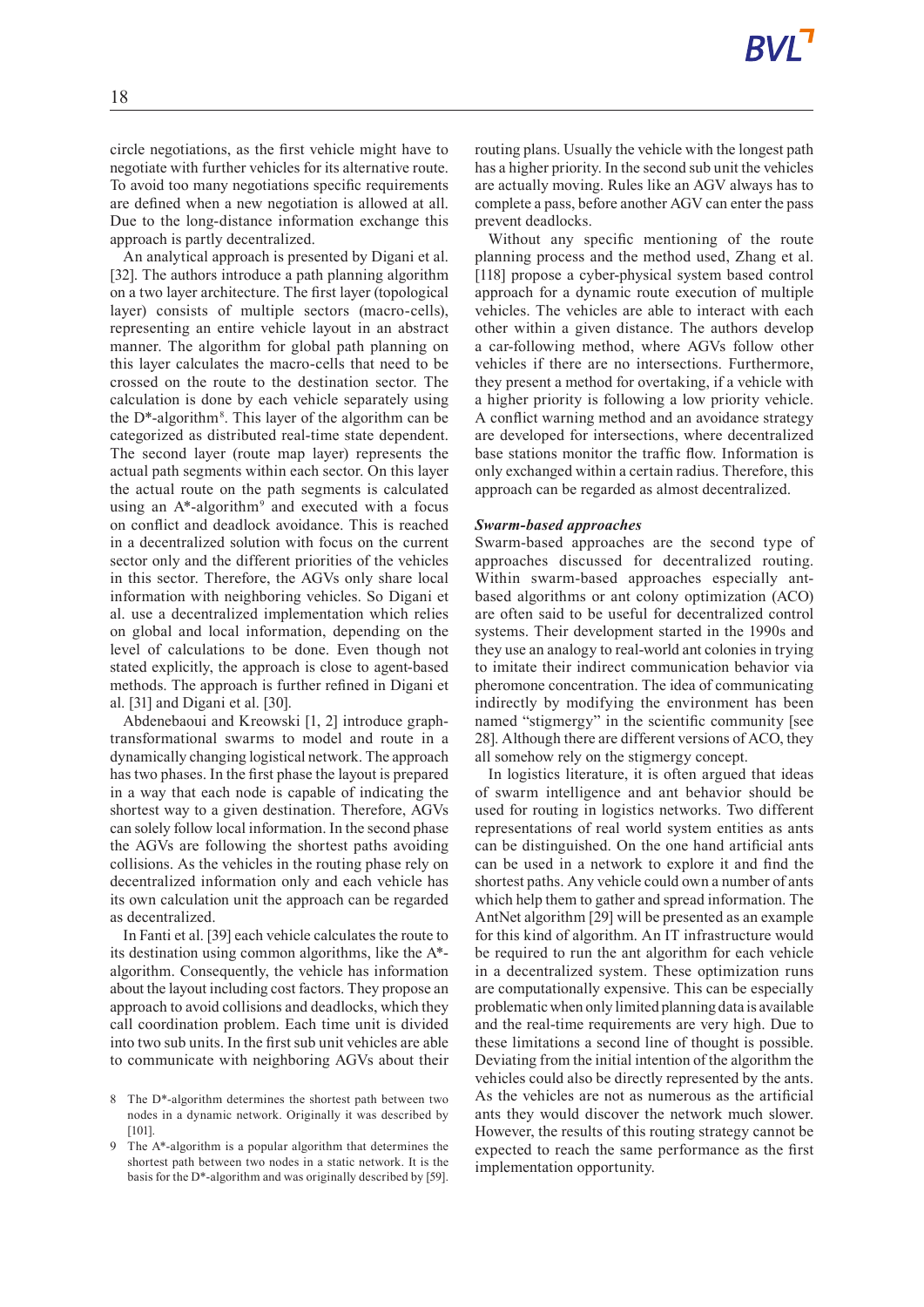Generally, the applicability of the algorithm also depends on the network structure. For example, baggage handling systems have a rather low density of connections when being compared to communication networks. The usage of the ant-based routing is therefore less appropriate [58].

AntNet was developed to apply ACO for routing in communication networks.See Di Caro and Dorigo [29] for a detailed description of the AntNet algorithm. In the following its procedure is explained briefly, however other versions of ant-based routing exist. (1) Artificial ants start at regular intervals from each node in the network. Each ant tries to find the shortest path to a randomly assigned destination node. (2) At each switch the ant selects its next node based on local, private and heuristic information. The ants do not communicate with each other but use the information that has been stored in the environment, i.e. based on stigmergy. The ant stores its chosen route nodes and additional information, e.g. the travel time. (3) Once it arrives at its destination the ant travels back to the starting point of its journey. It takes the exact same path back. During the journey the local knowledge of each visited node is updated based on information which the ant collected and the quality of the followed path. (4) The artificial ant dies once it returns to the source node.

The core elements for routing the artificial ants and for making the direction decision (step 2) are probability tables at each switch. They contain a probability for choosing one of the neighbor nodes depending on the current destination to be reached. These probability tables represent the pheromone concentration. A direction is taken based on a combination of this probability and the queue length of the next link. Once an ant travels backwards to its initial starting point it gives feedback about the quality of the found solution and the probability tables are updated accordingly. Various different feedback functions have been developed and tested. It should be noted that the artificial ants are complementary to the data packages which are routed through a communication network [see e.g. 110]. But it needs to be considered that the AntNet algorithm has been developed as an optimization algorithm.

Claes et al. [24] propose an algorithm for decentralized anticipatory routing in road traffic which is based on the ACO. Each vehicle looking for a route in the traffic network has different kinds of artificial ants as helpers. The so-called exploration ants are "asking" each edge about assumed durations for crossing on a certain time point and can therefore calculated the fastest path to the destination. If such a path is defined, the intention ants will inform the single edges about the arrival of the vehicle in a certain time span enabling the edge to present this information for further exploration ants. This implementation is close to the time-window based route execution and the state dependent distributed route planning, we defined above. The information level in this implementation of an ant algorithm, where

each vehicle has multiple ants can be seen as either local or global. On the one hand, a vehicle gets global information via exploration ants. On the other hand, these ants are spread and only aggregate information that is stored locally in the edges. As no central unit is calculating any solutions, the implementation can be regarded as decentralized. Even though the approach was originally designed for road traffic, the concept can be applied for vehicle transport systems as well.

Kanamori et al. [65] developed a similar approach in the field of traffic management which is also applicable for in-house logistical systems. Their approach is based on the anticipatory stigmergy model. Having identified the drawback that the stigmergy concept only displays past information, the anticipatory stigmergy concept shares information about future intentions. All routing decisions can be made taking these intentions into consideration.

## *Ideas from ad-hoc networks*

The following two examples from Fay et al. [45] and ten Hompel et al. [105] show concepts that try to transfer the ideas of routing in mobile ad-hoc networks to logistics systems, which is the third approach presented for decentralized routing. Ad-hoc communication networks which change their configuration quickly and constantly are important areas of research. There are huge structural and behavioral similarities between logistics networks and communication networks. As a lot of research has already been accomplished on routing in complex communication networks the idea of transferring these insights to logistics networks is extremely appealing. They provide analogies to the dynamics in complex logistics systems. Logistics entities travel in logistics networks like data packets in communication networks.

But besides all similarities, there are also several distinctive characteristics which need to be considered and do not make the development of decentralized logistics routing protocols an easy task [see 90, 105]. Johnstone et al. [64], who develop a dynamic routing policy based on learning agents, or Scholz-Reiter et al. [90], who propose a concept for a general logistics routing protocol are examples for the transfer of communication protocols to the logistics domain. We use the work of Fay et al. [45] and ten Hompel et al. [105] as a further example because they contain more detailed descriptions. As the knowledge of the communication protocols OLSR and DSR is essential for understanding the two examples, we will give an extremely brief and simplified description of their functionality. The interested reader is referred to the initial publications of Jacquet et al. [62] and Johnson and Maltz [63].

- optimized link state routing (OLSR):
	- The basic idea of link state protocols is network nodes exchanging information about their neighbors. Each node senses its current neighbors and uses a message to broadcast this information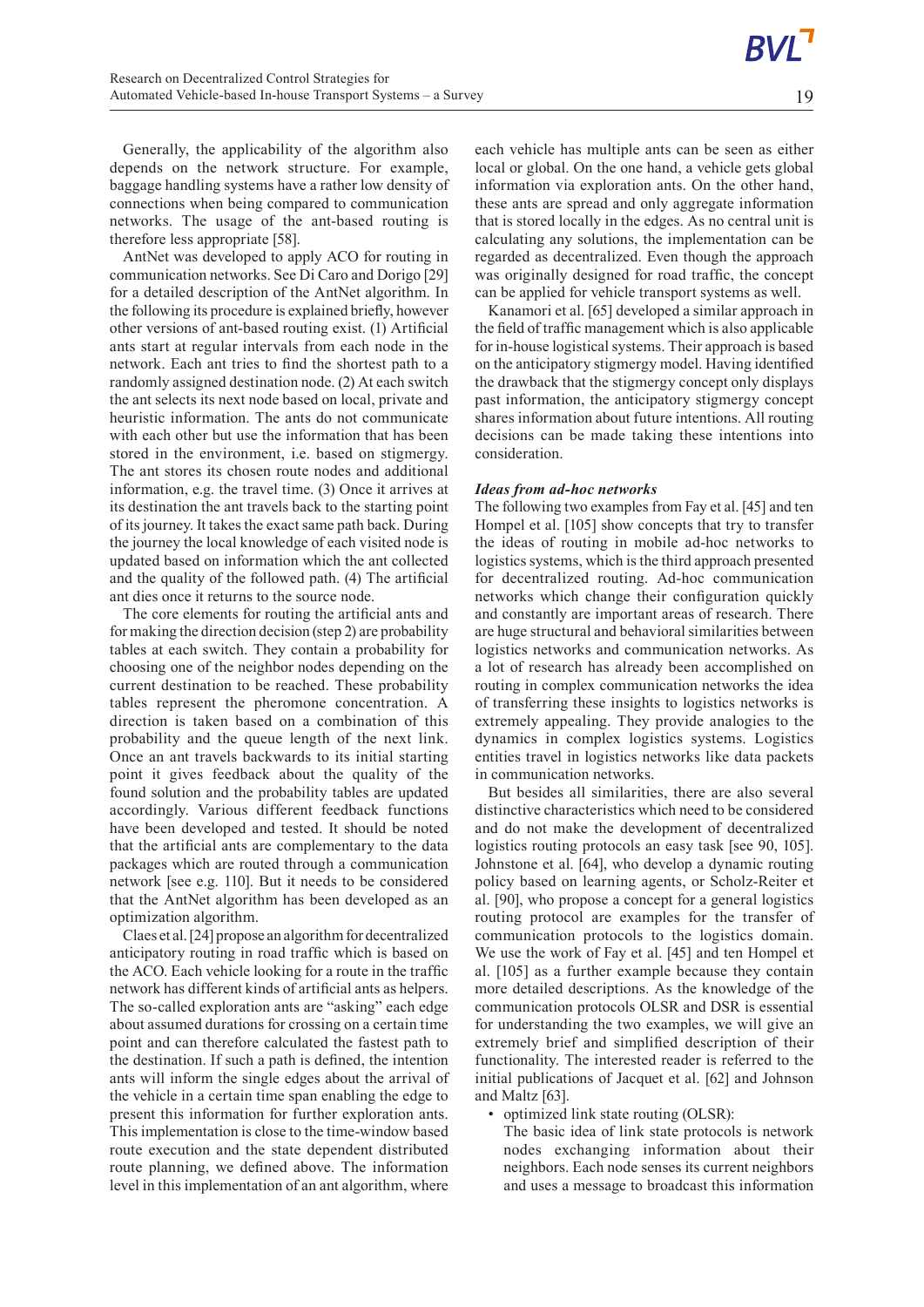in the whole network. Having received this information from all network nodes, each node is able to maintain its own graph of the network and calculates a routing table with the shortest paths. The neighbor information is updated periodically to keep the local routing tables up to date. The optimized link state protocol uses the concept of multipoint relays to reduce the communication overhead for the information broadcast. As stated above, the OLSR can be categorized as a proactive distributed real-time state dependent method for route discovery.

dynamic source routing (DSR):

This routing strategy has been used in various wired and wireless environments. To implement dynamic source routing two different routines are required: route discovery and route maintenance. Each source node keeps a cache of known routes (with an expiration date). When a known route expires or a packet needs to be sent to an unknown destination, the source triggers the route discovery process. A route request is broadcasted and forwarded from node to node according to a certain set of rules. Once the route request reaches its target, the latter returns a route reply which contains all the nodes that need to be visited. In communication networks the hop count is more relevant than the distance<sup>10</sup>. When using dynamic source routing, there are no periodic updates of the routes as in other routing protocols. Therefore, a routine is required which checks if the routes in the cache are still valid. This route maintenance is implemented as a hop-by-hop acknowledgment or an end-to-end acknowledgment. If the acknowledgment process fails, an error message will be returned to the source and the routes in the cache will have to be updated. As stated above, the DSR can be categorized as a reactive distributed real-time state dependent method for route discovery.

All in all, the proactive protocol has the advantage that a route is immediately available when required. On the other hand DSR creates less communication overhead.

Fay et al. [45] transfer the ideas of OLSR to a baggage handling application. They apply a realworld simulation model to test the functionality of their algorithm. As the computational performance is not sufficient for simulating the complete baggage handling system, they only consider a certain section. This reduces the number of vehicles in the system from 400 to 14. The only results which are shown consider a disturbance scenario. The performance loss after the breakdown of a path segment is bigger for the central

routing than for the decentralized routing strategy. ten Hompel et al. [105] also use a baggage handling system simulation to test their routing strategies. They develop a multi-agent control system based on the concepts of the DSR algorithm. But as several adjustments to the initial baggage handling systems are required to ensure an implementation, they do not analyze the logistical performance as the results could not be transferred to a real-world scenario. They focus rather on the amount of messages which is transmitted during the simulation runtime. Both authors realize that besides finding a certain route with the help of the adjusted communication protocols, it is also necessary to balance the load if there exist several routes to one destination. ten Hompel et al. [105] implement a traffic count methodology. They propose using a utility function which models the trade-off between the standard travel time on a route and the current traffic on this route. The function is not explicitly stated. Fay et al. [45] use a probability function. It uses the expected travel times on alternative paths to the current destination as a decision criterion. The aim is to use the fastest path as the preferred solution, i.e. with highest probability. If multiple routes with more or less equal travel time are available, the load should be distributed equally to them and even routes with rather long travel time have to be chosen once in a while in order to collect information about the current network status, i.e. the current travel time. For making this route choice decision the overall travel time from the current node to the destination via the different alternative paths has to be known. This means local information has to be aggregated.

#### *Excursus: Free ranging vehicles*

A current trend in the sector of AGV routing are so-called free ranging vehicles, which means that vehicles do not follow a physical or virtual guidance. This leads to a better space utilization and a higher layout flexibility, but more complex control strategies are needed. As free-ranging vehicles do not exactly fit the scope of this survey only a single example is mentioned. Demesure et al. [27] propose an agentbased approach for routing free-ranging vehicle in areas without predefined path. The approach is based on two steps. In the first step, a central controller uses global information to calculate the trajectory for a specific AGV. This trajectory shows the intention of the vehicle and is shared with the environment, e.g. the other vehicle. In the second step of the approach, the trajectory of neighboring vehicles are coordinated in a distributed/decentralized manner. If conflicts between multiple vehicles are expected, their trajectories will be updated iteratively according to transport priorities. The second step therefore serves as a decentralized collision avoidance and leads to a huge complexity reduction. Regarding the information used, the approach is based on global and local information – depending on the step of the approach.

<sup>10</sup> This can also be an interesting aspect for vehicle-based transport systems. Depending on the network topology, a (virtual) path layout can also consist of equidistant pieces.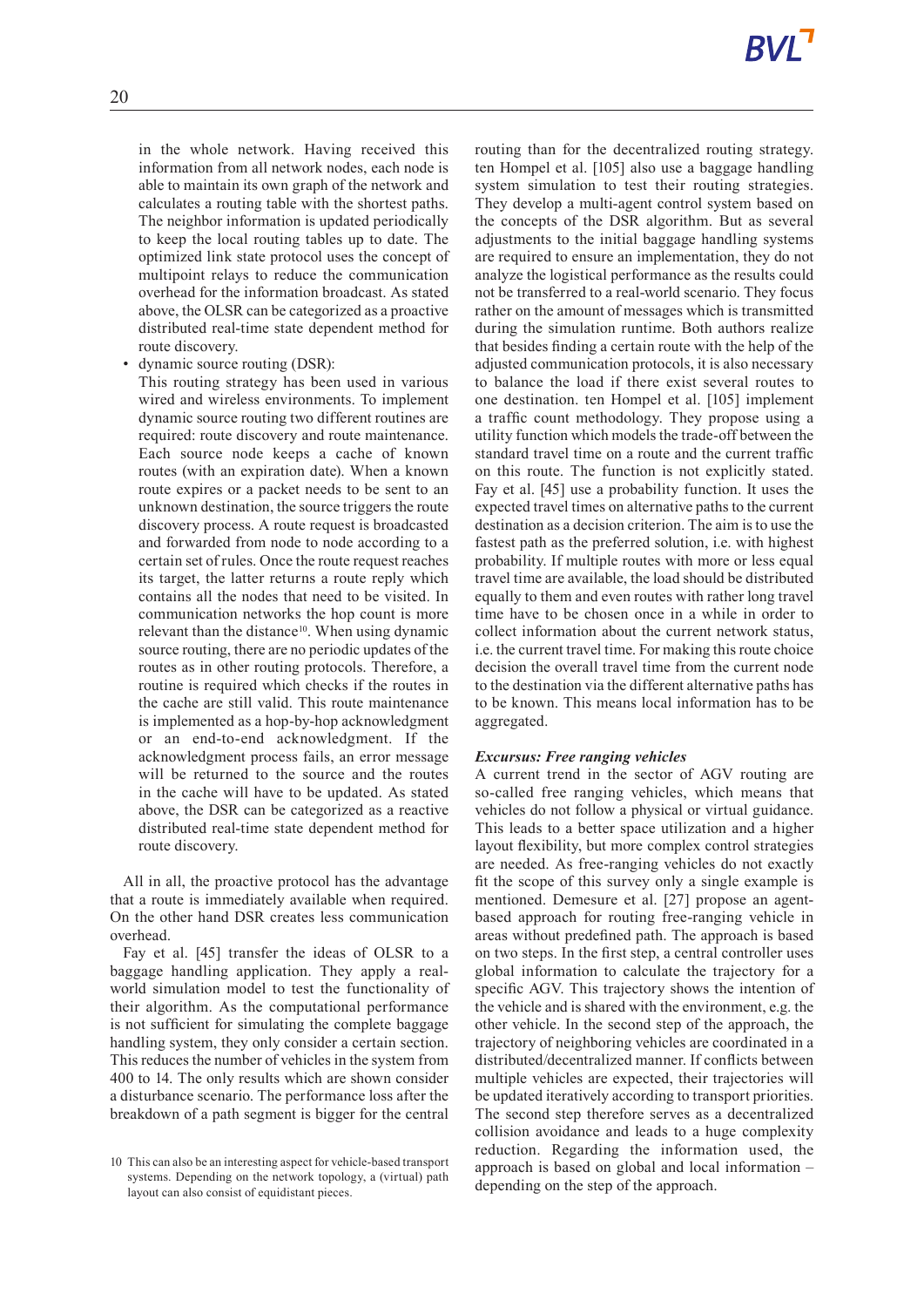Table 3 shows the overview of the literature concerning this chapter. MAS are the most widely used and promising approaches concerning decentralized routing implementations.

*Table 3: Literature overview ordered by topics for routing*

| Topic               | Corresponding literature                                |
|---------------------|---------------------------------------------------------|
| Multi-agent systems | $[30-32, 58, 60, 69, 73, 82,$<br>94, 95, 103, 106, 118] |
| Swarm-based         | [24, 28, 29, 58, 65, 110]                               |
| Ad-hoc networks     | [45, 64, 90, 105]                                       |
| Other               | [1, 2, 27, 39]                                          |

All in all, it can be stated that truly decentralized approaches including a decentralized implementation and local information do almost not exist in routing literature. Enabling a sensitive route discovery, at least the path layout needs to be known either by the vehicle or by path nodes. Advanced tasks, like a conflict avoidance or some kind of route balancing relies on a direct or indirect communication between different entities further violating the decentralized concept. Nevertheless, some approaches rely on some kind of compromise using only regional information for route discovery and vehicle communication. As a consequence advantages of non-decentralized approaches are achieved and the communication effort is still limited.

# **3. CONCLUSION AND FUTURE RESEARCH**

In this paper the available scientific literature on the decentralized control of vehicle systems in in-house logistics has been reviewed. The focus was on online systems that work without any pre-arrival information about future transport requests. The main objective was to analyze existing decentralized concepts and identify fields for future research. In addition to providing a general overview, it was investigated if existing decentralized concepts truly base their decision making process on local information only.

Three different control strategy problems for vehiclebased in-house transport systems were analyzed in detail: (1) load-vehicle assignment, (2) empty vehicle balancing and (3) routing. The first two problems are merged to the dispatching problem. Each control problem was analyzed in a subsection considering basics and major categorizations as well as a segment on relevant literature.

Regarding the load-vehicle assignment the approaches could be divided into layout transformation approaches and multi-agent systems (MAS) with a majority of publications in the field of the latter one.

The literature about empty vehicle balancing was less extensive. The approaches can be divided into a planing and controlling aspect, which are linked closely. A variety of publications dealt with the balancing of empty vehicles in overhead hoist transport (OHT) systems. All in all, some of the approaches can be regarded as truly decentralized.

It could be seen that most publications on decentralized control of vehicle-based transport systems deal with routing. This is a logical consequence, since the effort in communication and complexity of the routing problem solution can be very high. Approaches are either based on the multi-agent or swarm-based paradigm or try to transfer ideas from ad-hoc communication networks to logistical systems. Decentralized routing concepts generally make use of a distributed implementation, but usually rely at least to a certain extent on information sharing or global information.

In general, many of the mentioned publications are of a rather conceptual nature, which means it is only described how a system should work. A prove of feasibility or advanced performance measuring e.g. in comparison to a central benchmark strategy is often lacking. Furthermore, the complexity of the regarded (simulation) models is often very low. As a consequence, the feasibility of the proposed control strategies in real-world applications often remains unclear.

There is a definite lack of contributions that mention and analyze emergent system characteristics. Based on the decentralized paradigm, these should be observable. This seems to be an important topic, as emergent behavior is not necessarily beneficial for the system performance. It rather makes a system harder to control.

The identified shortcomings lead to the following directions for future research:

• Further analysis of decision making based on local information:

In general, it needs to be evaluated in detail if the pure usage of local information can be meaningful. Hence, the trade-off between communication overhead for information exchange and system efficiency needs to be analyzed when using different amounts of information.

• Detailed performance analysis:

It can be stated that typical characteristics of realworld application are usually not sufficiently taken into account. Examples are specific transport pattern or various path networks. Consequently, decentralized concepts need to be analyzed in more realistic test or simulation systems in order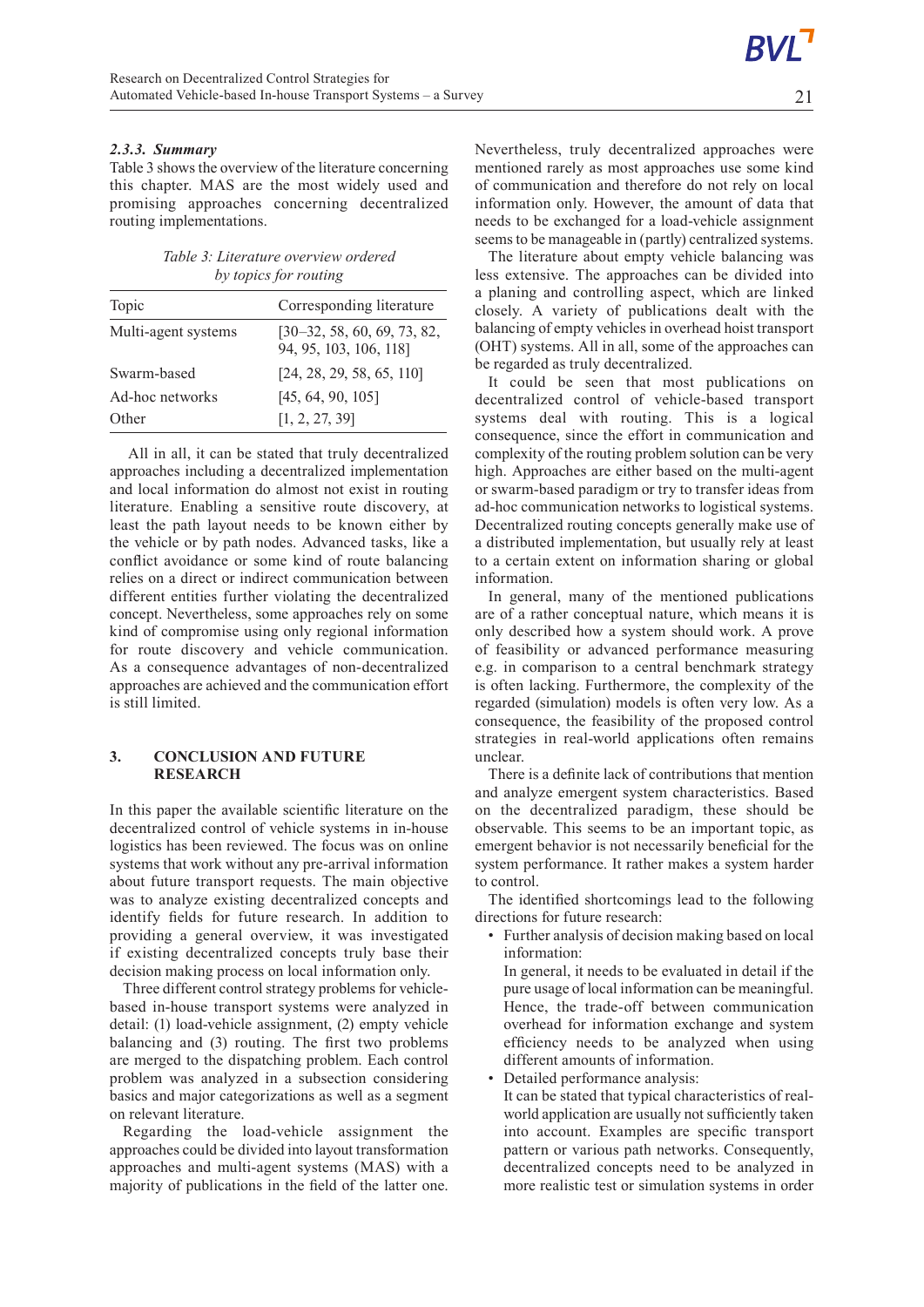to broadly verify their functionality and assess whether they are applicable in real-world transport systems. In this context the emergent system behavior can be analyzed and comparisons with other control systems, e.g. a central benchmark approach are possible. Therefore, it is important to define objectively clear standard problems for assessing vehicle control strategies on the basis of typical real world systems.

Basis of decision-making:

Implementing decentralized systems in realworld scenarios is challenging as there is a lack of methods for applying the design of the control system and choosing the level of (de)centrality. Furthermore, some of the benefits of decentralized systems are also difficult to quantify and measure like robustness, scalability or redundancy. However, these characteristics can have a decisive impact on the performance of a decentralized system and as a consequence they influence the decision for a more centralized or decentralized control system architecture. A procedure (design of experiments) for an extensive comparison of qualitative and quantitative indicators for various control approaches need to be developed. Additionally, this procedure can be applied for the standard problem mentioned above.

• Mixed operations scenarios:

As vehicle systems are flexible by nature they are often applied in combination with other systems and consequently with various paradigms of controls. As different connected systems will strongly affect each other, this raises the question of strategies for mixed systems.

# **REFERENCES**

- 1. Abdenebaoui, L. and Kreowski, H.-J. "Decentralized Routing of Automated Guided Vehicles by Means of Graph-Transformational Swarms". In: *Dynamics in Logistics*. Ed. by M. Freitag, H. Kotzab, and J. Pannek. Cham: Springer International Publishing, 2017, pp. 457– 467. doi: 10.1007/978-3-319-45117-6\_40 (cit. on pp. 24, 28).
- 2. Abdenebaoui, L. and Kreowski, H.-J. "Modeling of decentralized processes in dynamic logistic networks by means of graph-transformational swarms". In: *Logistics Research* 9.1 (2016). doi: 10.1007/s12159-016-0147-6 (cit. on pp. 24, 28).
- 3. Abolhasan, M., Wysocki, T., and Dutkiewicz, E. "A review of routing protocols for mobile ad hoc networks". In: *Ad Hoc Networks* 2.1 (2004), pp. 1–22. doi: 10.1016/S1570–8705(03 ) 00043-X (cit. on pp. 19, 20).
- 4. Adacher, L., Flamini, M., and Nicosia, G. "Decentralized algorithms for multiple path routing in urban transportation networks". In:

*Symposium on Transportation Analysis,(Phuket, Thailand)*. 2007 (cit. on p. 21).

- 5. Aeschbach, P. et al. "Balancing bike sharing systems through customer cooperation  $-$  a case study on London's Barclays Cycle Hire". In: *2015 54th IEEE Conference on Decision and Control (CDC)*. 2015 54th IEEE Conference on Decision and Control (CDC). 2015, pp. 4722–4727. doi: 10.1109/CDC.2015.7402955 (cit. on p. 17).
- 6. Le-Anh, T. and de Koster, M. *Multi-attribute dispatching rules for AGV systems with many vehicles.* 2004 (cit. on pp. 15, 17).
- 7. Le-Anh, T., de Koster, M., and Yu, Y. "Performance evaluation of dynamic scheduling approaches in vehicle-based internal transport systems". In: *International Journal of Production Research* 48.24 (2010), pp. 7219–7242. doi: 10.1080/00207540903443279 (cit. on p. 7).
- 8. Le-Anh, T. and de Koster, M. "A review of design and control of automated guided vehicle systems". In: *European Journal of Operational Research* 171.1 (2006), pp. 1–23. doi: 10.1016/j. ejor.2005.01.036 (cit. on p. 7).
- 9. Arsie, A., Savla, K., and Frazzoli, E. "Efficient Routing Algorithms for Multiple Vehicles With no Explicit Communications". In: *IEEE Transactions on Automatic Control* 54.10 (2009), pp. 2302–2317. doi: 10.1109/TAC.2009. 2028954 (cit. on pp. 11, 13).
- 10. Arsie, A. and Frazzoli, E. "Efficient routing of multiple vehicles with no explicit communications". In: *International Journal of Robust and Nonlinear Control* 18.2 (2007), pp. 154–164. doi: 10.1002/rnc.1258 (cit. on pp. 11, 13).
- 11. Ayanian, N., Rus, D., and Kumar, V. "Decentralized Multirobot Control in Partially Known Environments with Dynamic Task Reassignment". In: IFAC *Proceedings Volumes* 45.26 (2012), pp. 311–316. doi: 10.3182/20120914- 2-US-4030.00029 (cit. on pp. 12, 13).
- 12. Bartholdi, J. J. and Platzman, L. K. "Decentralized Control of Automated Guided Vehicles on a Simple Loop". In: *IIE Transactions* 21.1 (1989), pp. 76–81. doi: 10.1080/07408178908966209 (cit. on pp. 8, 13).
- 13. Berman, S. and Edan, Y. "Decentralized autonomous AGV system for material handling". In: *International Journal of Production Research* 40.15 (2002), pp. 3995–4006. doi: 10.1080 /00207540210146990 (cit. on pp. 11, 13).
- 14. Boppana, R. V. and Konduru, S. P. "An adaptive distance vector routing algorithm for mobile, ad hoc networks". In: Conference on Computer Communications. Vol. 3. 2001, 1753–1762 vol.3. doi: 10.1109/INFCOM.2001.916673 (cit. on p. 20).
- 15. Bozer, Y. A. and Srinivasan, M. M. "Tandem AGV systems: a partitioning algorithm and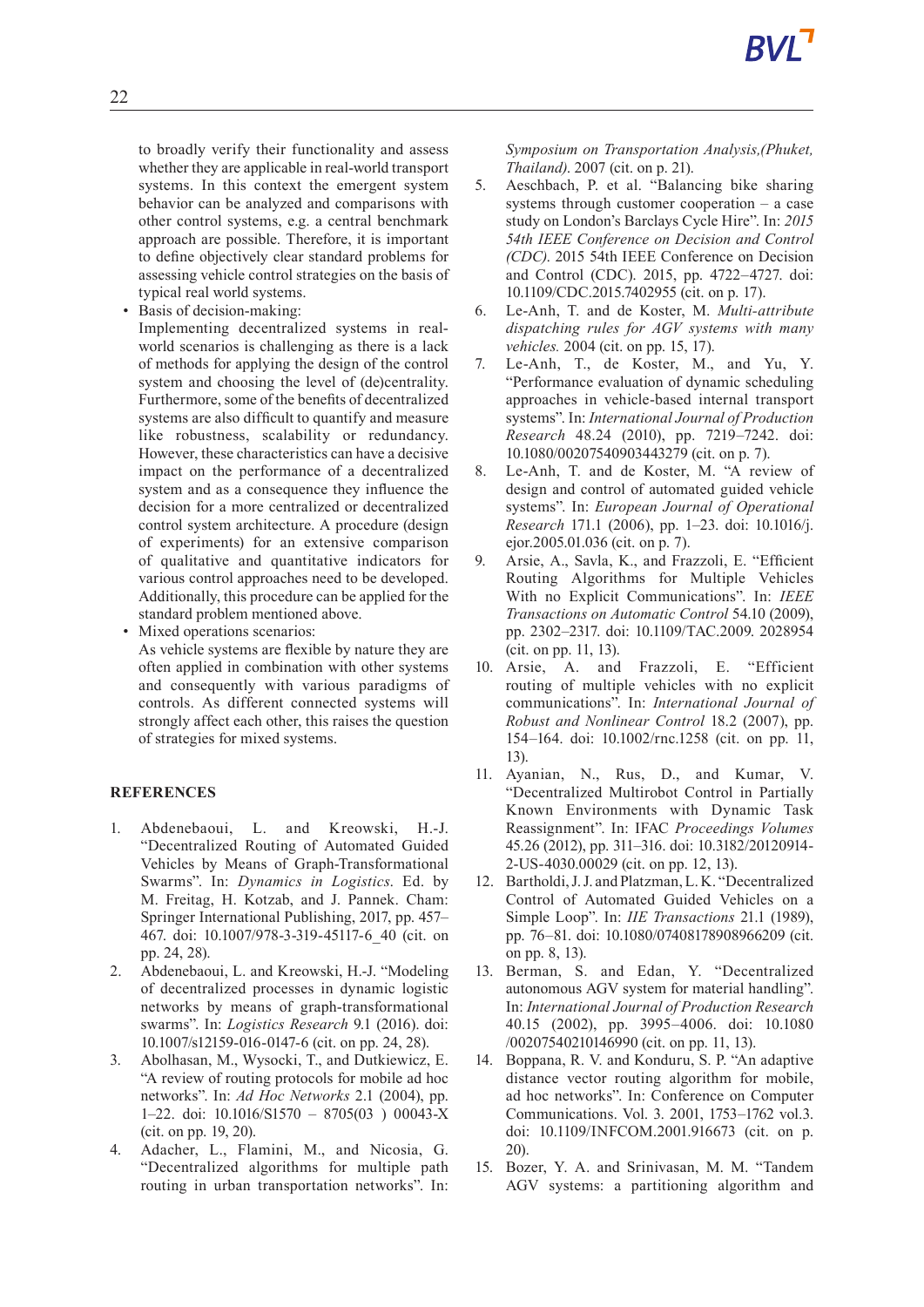performance comparison with conventional AGV systems". In: *European Journal of Operational Research* 63.2 (1992), pp. 173–191 (cit. on pp. 8, 13).

- 16. Bruno, G., Ghiani, G., and Improta, G. "Dynamic positioning of idle automated guided vehicles". In: *Journal of Intelligent Manufacturing* 11.2 (2000), pp. 209–215 (cit. on pp. 15, 17).
- 17. Caraballo, L. et al. "The block-informationsharing strategy for task allocation:A case study for structure assembly with aerial robots". In: *European Journal of Operational Research* 260.2 (2017), pp. 725–738. doi: 10.1016/j. ejor.2016.12.049 (cit. on pp. 12, 13).
- 18. Chaabane, A. B. et al. \Analyzing the impact of key parameters of vehicle management policies in a unified AMHS". In: *2013 Winter Simulations Conference (WSC)*. 2013, pp. 3818–3828. doi: 10.1109/WSC.2013.6721741 (cit. on pp. 16, 17).
- 19. Chang, S.-H. and Egbelu, P. J. "Dynamic relative positioning of AGVs in a loop layout to minimize mean system response time". In: *International Journal of Production Research* 34.6 (1996), pp. 1655–1673. doi: 10.1080 /00207549608904989 (cit. on pp. 14, 17).
- 20. Chemla, D., Meunier, F., and Wolfler Calvo, R. "Bike sharing systems: Solving the static rebalancing problem". In: *Discrete Optimization* 10.2 (2013), pp. 120–146. doi: 10.1016/j. disopt.2012.11.005 (cit. on p. 17).
- 21. Chen, T.-W. and Gerla, M. "Global state routing: a new routing scheme for ad-hoc wireless networks". In: *IEEE International Conference on Communications (ICC)*. Vol. 1. 1998, 171–175 vol.1. doi: 10.1109/ICC.1998.682615 (cit. on p. 20).
- 22. Choi, H.-L., Brunet, L., and How, J. "Consensus-Based Decentralized Auctions for Robust Task Allocation". In: *IEEE Transactions on Robotics* 25.4 (2009), pp. 912–926. doi: 10.1109/ TRO.2009.2022423 (cit. on pp. 9, 10, 13).
- 23. Choudhury, R. R., Paul, K., and Bandyopadhyay, S. "MARP: a Multi-Agent Routing Protocol for Mobile Wireless Ad Hoc Networks". In: *Autonomous Agents and Multi-Agent Systems* 8.1 (2004), pp. 47–68. doi: 10.1023/B: AGNT.0000009410.57024.9a (cit. on p. 20).
- 24. Claes, R., Holvoet, T., and Weyns, D. "A Decentralized Approach for Anticipatory Vehicle Routing Using Delegate Multiagent Systems". In: *IEEE Transactions on Intelligent Transportation Systems* 12.2 (2011), pp. 364–373. doi: 10.1109/ TITS.2011.2105867 (cit. on pp. 25, 28).
- 25. Colling, D. et al. "Dezentrale Auftragserzeugung und-vergabe für FTF". In: *Logistics Journal: Proceedings* 2016.10 (2016) (cit. on pp. 10, 13).
- 26. DeMaio, P. "Bike-sharing: History, Impacts, Models of Provision, and Future". In: *Journal*

*of Public Transportation* 12.4 (2009), pp. 41–56. doi: 10.5038/2375-0901.12.4.3 (cit. on p. 17).

- 27. Demesure, G. et al. "Decentralized Motion Planning and Scheduling of AGVs in an FMS". In: *IEEE Transactions on Industrial Informatics* 14.4 (2018), pp. 1744–1752. doi: 10.1109/ TII.2017.2749520 (cit. on pp. 27, 28).
- 28. Dhillon, S. and Van Mieghem, P. "Performance analysis of the AntNet algorithm". In: *Computer Networks* 51.8 (2007), pp. 2104–2125. doi: 10.1016/j.comnet.2006.11.002 (cit. on pp. 24, 28).
- 29. Di Caro, G. and Dorigo, M. "AntNet: Distributed stigmergetic control for communications networks". In: *Journal of Artificial Intelligence Research* 9 (1998), pp. 317–365 (cit. on pp. 25, 28).
- 30. Digani, V., Sabattini, L., and Secchi, C. "A Probabilistic Eulerian Traffic Model for the Coordination of Multiple AGVs in Automatic Warehouses". In: *IEEE Robotics and Automation Letters* 1.1 (2016), pp. 26–32. doi: 10.1109/ LRA.2015.2505646 (cit. on pp. 24, 28).
- 31. Digani, V. et al. "Ensemble Coordination Approach in Multi-AGV Systems Applied to Industrial Warehouses". In: *IEEE Transactions on Automation Science and Engineering* 12.3 (2015), pp. 922–934. doi: 10.1109/ TASE.2015.2446614 (cit. on pp. 24, 28).
- 32. Digani, V. et al. "Hierarchical traffic control for partially decentralized coordination of multi agv systems in industrial environments". In: *Robotics and Automation (ICRA), 2014 IEEE International Conference on.* IEEE, 2014, pp. 6144–6149 (cit. on pp. 24, 28).
- 33. Dijkstra, E. W. "A note on two problems in connexion with graphs". In: *Numerische mathematik* 1.1 (1959), pp. 269–271 (cit. on p. 19).
- 34. Draganjac, I. et al. "Decentralized Control of Multi-AGV Systems in Autonomous Warehousing Applications". In: *IEEE Transactions on Automation Science and Engineering* 13.4 (2016), pp. 1433–1447. doi: 10.1109/TASE.2016.2603781 (cit. on p. 2).
- 35. Egbelu, P. J. "Positioning of automated guided vehicles in a loop layout to improve response time". In: *European Journal of Operational Research* 71.1 (1993), pp. 32–44 (cit. on pp. 14, 17).
- 36. Egbelu, P. J. and Tanchoco, J. M. A. "Characterization of automatic guided vehicle dispatching rules". In: *International Journal of Production Research* 22.3 (1984), pp. 359–374. doi: 10.1080/00207548408942459 (cit. on p. 6).
- 37. Erol, R. et al. "A multi-agent based approach to dynamic scheduling of machines and automated guided vehicles in manufacturing systems". In: *Applied Soft Computing* 12.6 (2012), pp. 1720–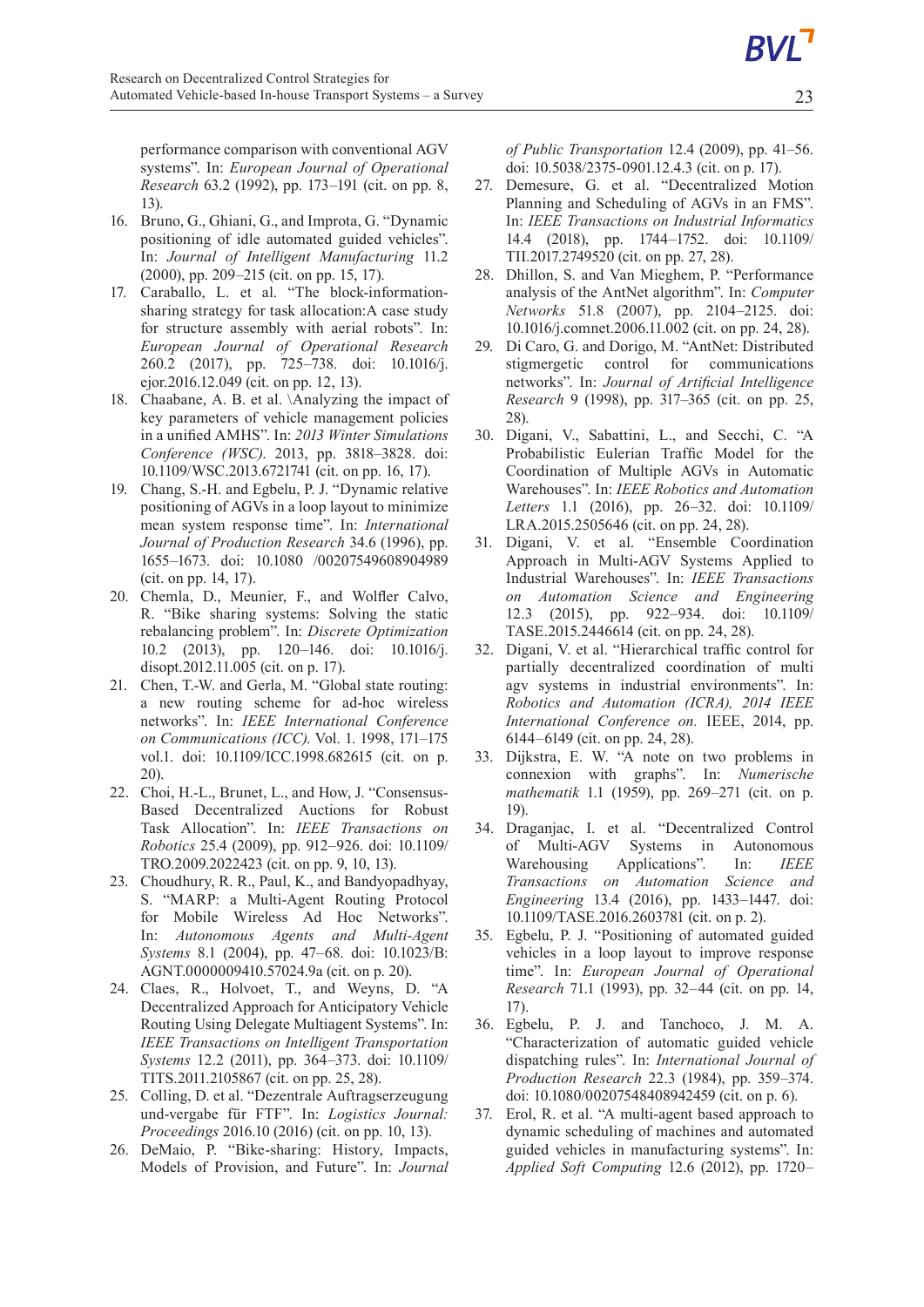1732. doi: 10.1016/j.asoc.2012.02.001 (cit. on pp. 10, 13).

- 38. Fanti, M. P. et al. "Discrete consensus in networks with constrained capacity". In: *52nd IEEE Conference on Decision and Control.* 52nd IEEE Conference on Decision and Control. 2013, pp. 2012–2017. doi: 10.1109/CDC.2013.6760177 (cit. on pp. 12, 13).
- 39. Fanti, M. P. et al. "A decentralized control strategy for the coordination of AGV systems". In: *Control Engineering Practice* 70 (2018), pp. 86–97. doi: 10.1016/j.conengprac.2017.10.001 (cit. on pp. 12, 13, 24, 28).
- 40. Fanti, M. P. et al. \Assignment of electrical vehicles to charging stations by a distributed approach". In: *Control Conference (ECC), 2014 European.* IEEE, 2014, pp. 1888–1893 (cit. on pp. 12, 13).
- 41. Fanti, M. P. et al. "Discrete consensus for asynchronous distributed task assignment". In: *Decision and Control (CDC), 2016 IEEE 55th Conference on.* IEEE, 2016, pp. 251–255 (cit. on pp. 12, 13).
- 42. Fauadi, M. H. F., Yahaya, S. H., and Murata, T. "Intelligent combinatorial auctions of decentralized task assignment for AGV with multiple loading capacity". In: *IEEJ Transactions on Electrical and Electronic Engineering* 8.4 (2013), pp. 371–379. doi: 10.1002/tee.21868 (cit. on pp. 10, 13).
- 43. Fauadi, M. H. F. M. "Agent-based material transportation scheduling of AGV systems and its manufacturing applications". PhD thesis. Waseda University, 2012 (cit. on pp. 10, 13).
- 44. Fay, A. and Fischer, I. "Dezentrale Automatisierungsstrategien für Gepäckbeförderungssysteme (Decentralized Automation Strategies for Baggage Transportation Systems)". In: *at – Automatisierungstechnik/Methoden und Anwendungen der Steuerungs-, Regelungs-und Informationstechnik* 52.7 (2004), pp. 335–341 (cit. on pp. 9, 13).
- 45. Fay, A., Jerenz, S., and Seitz, N. "Dezentrale Steuerung von Transportsystemen in Analogie zum Routing in Datennetzen (Decentralized Control of Transport Systems based on Data Routing Mechanisms)". In: *at – Automatisierungstechnik* 56.6 (2008). doi: 10.1524/auto.2008.0708 (cit. on pp. 2, 26–28).
- 46. Fazlollahtabar, H. and Saidi-Mehrabad, M. "Methodologies to Optimize Automated Guided Vehicle Scheduling and Routing Problems: a Review Study". In: *Journal of Intelligent & Robotic Systems* 77.3 (2015), pp. 525-545. doi: 10.1007/s10846-013-0003-8 (cit. on p. 7).
- 47. Ferrero, F. et al. "Car-sharing services: An annotated review". In: *Sustainable Cities and Society* 37 (2018), pp. 501–518. doi: 10.1016/j. scs.2017.09.020 (cit. on p. 17).
- 48. FIPA Protokoll. url: http://www.fipa.org/specs/ fipa00029/SC00029H.pdf (visited on 12/12/2018) (cit. on p. 10).
- 49. Flämig, H. "Autonome Fahrzeuge und autonomes Fahren im Bereich des Gütertransportes". In: *Autonomes Fahren*. Ed. by M. Maurer et al. Berlin, Heidelberg: Springer Berlin Heidelberg, 2015, pp. 377–398. doi: 10.1007/978-3-662- 45854-9\_18 (cit. on p. 2).
- 50. Floyd, R. W. "Algorithm 97: Shortest Path". In: *Commun. ACM* 5.6 (1962), pp. 345–. doi: 10.1145/367766.368168 (cit. on p. 19).
- 51. Furmans, K., Nobbe, C., and Schwab, M. "Future of Material Handling–modular, flexible and efficient". In: *IEEE/RSJ International Conference on Intelligent Robots and Systems.* 2011 (cit. on p. 1).
- 52. Gademann, A. J. R. M. and van de Velde, S. L. "Positioning automated guided vehicles in a loop" layout". In: *European Journal of Operational Research* 127.3 (2000), pp. 565–573 (cit. on pp. 15, 17).
- 53. Gansterer, M. and Hartl, R. F. "Collaborative vehicle routing: a survey". In: *European Journal of Operational Research* 268.1 (2018), pp. 1–12. doi: 10.1016/j.ejor.2017.10.023 (cit. on p. 3).
- 54. Garey, M. R. and Johnson, D. S. *Computers and intractability.* 29th ed. New York: wh freeman, 2002 (cit. on pp. 2, 7).
- 55. Giordani, S., Lujak, M., and Martinelli, F. "A distributed multi-agent production planning and scheduling framework for mobile robots". In: *Computers & Industrial Engineering* 64.1 (2013), pp. 19-30. doi: 10.1016/j.cie.2012.09.004 (cit. on pp. 10, 13).
- 56. Haas, Z. J. and Pearlman, M. R. "The performance of query control schemes for the zone routing protocol". In: *IEEE/ACM Transactions on Networking* 9.4 (2001), pp. 427– 438. doi: 10.1109/90.944341 (cit. on p. 20).
- 57. Hahn-Woernle, C. "Neue Anforderungen für die Logistik des 21. Jahrhunderts". In: *Internet der Dinge in der Intralogistik.* Ed. by W. Günthner and M. ten Hompel. VDI-Buch. Berlin, Heidelberg: Springer Berlin Heidelberg, 2010, pp. 9–13. doi: 10.1007/978-3-642-04896-8\_2 (cit. on p. 2).
- 58. Hallenborg, K. "Decentralized scheduling of baggage handling using multi-agent technologies". In: *Multiprocessor scheduling theory and applications.* Vienna: I-Tech Education and Publishing, 2007 (cit. on pp. 15, 17, 23, 25, 28).
- 59. Hart, P. E., Nilsson, N. J., and Raphael, B. "A formal basis for the heuristic determination of minimum cost paths". In: *IEEE transactions on Systems Science and Cybernetics* 4.2 (1968), pp. 100–107 (cit. on p. 24).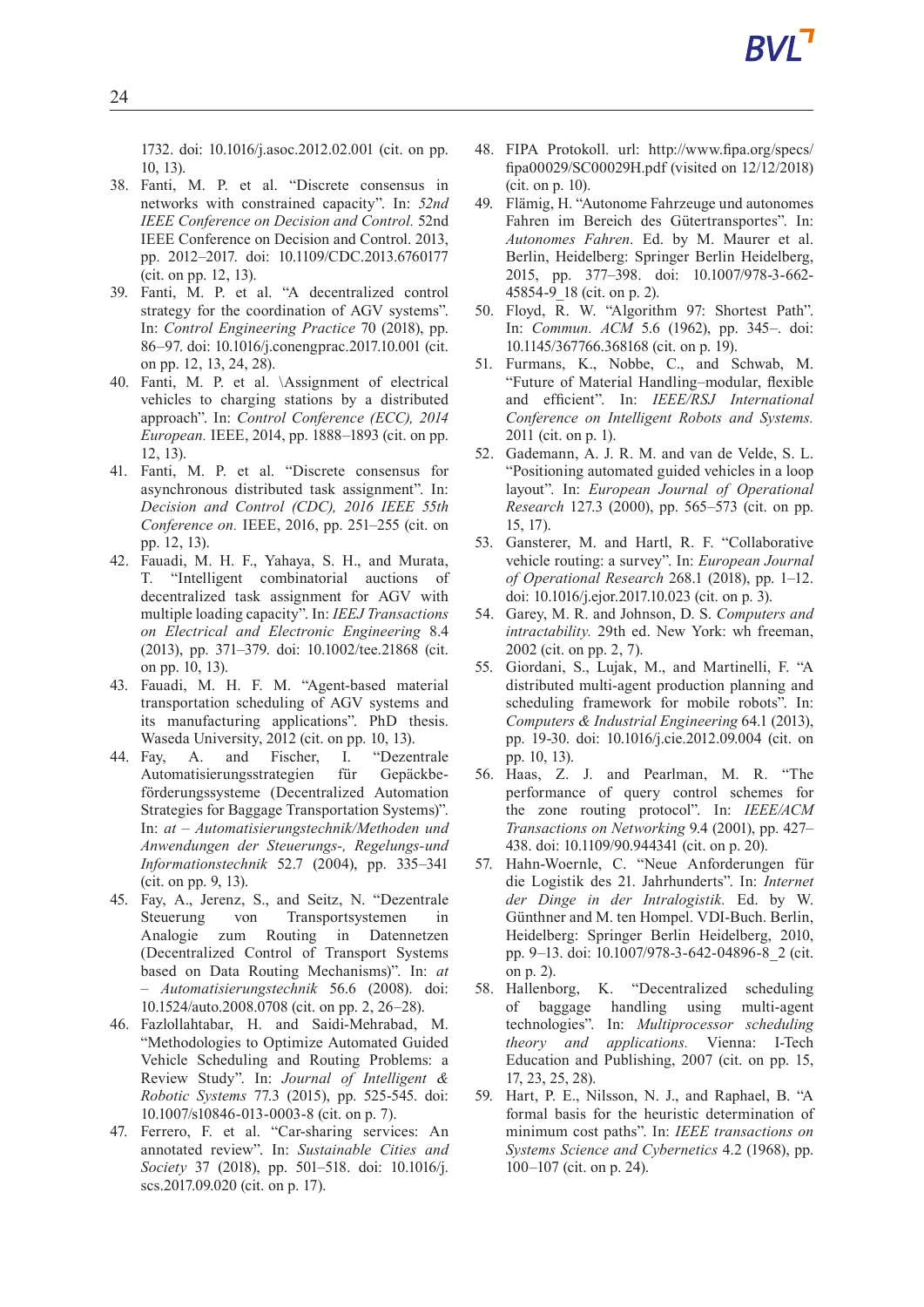- 60. Hofmeister, M., Baier, G., and Gärtner, M. "Strategien für die dezentrale agentenbasierte Steuerung von Materialfusssystemen". In: *Internet der Dinge in der Intralogistik.* Ed. by W. A. Günthner and M. ten Hompel. Berlin: Springer, 2010, pp. 119–139 (cit. on pp. 23, 28).
- 61. Hu, C.-H. and Egbelu, P. J. "A framework for the selection of idle vehicle home locations in an automated guided vehicle system". In: *International Journal of Production Research* 38.3 (2000), pp. 543–562. doi: 10.1080/002075400189293 (cit. on pp. 13–15, 17).
- 62. Jacquet, P. et al. "Optimized Link State Routing Protocol for Ad Hoc Networks". In: *Proceedings of IEEE Multi Topic Conference: Technology for the 21st Century.* IEEE Press, 2001, pp. 62–68 (cit. on pp. 20, 26).
- 63. Johnson, D. B. and Maltz, D. A. \Dynamic source routing in ad hoc wireless networks". In: *Mobile computing.* Springer, 1996, pp. 153–181 (cit. on p. 26).
- 64. Johnstone, M., Creighton, D., and Nahavandi, S. "Status-based Routing in Baggage Handling Systems: Searching Verses Learning". In: *IEEE Transactions on Systems, Man, and Cybernetics, Part C (Applications and Reviews)* 40.2 (2010), pp. 189–200. doi: 10.1109/TSMCC.2009.2035519 (cit. on pp. 26, 28).
- 65. Kanamori, R., Takahashi, J., and Ito, T. "Evaluation of anticipatory stigmergy strategies for traffic management". In: *2012 IEEE Vehicular Networking Conference (VNC).* IEEE, 2012, pp. 33–39 (cit. on pp. 26, 28).
- 66. Khamis, A., Hussein, A., and Elmogy, A. "Multirobot Task Allocation: a Review of the State-of-the-Art". In: *Cooperative Robots and Sensor Networks 2015.* Ed. by A. Koubâa and J. Martínez-de Dios. Vol. 604. Cham: Springer International Publishing, 2015, pp. 31–51. doi: 10.1007/978-3-319-18299-5\_2 (cit. on p. 6).
- 67. Kiba, J.-E. et al. "Simulation of a Full 300mm-Semiconductor Manufacturing Plant with Material Handling Constraints". In: *Winter Simulation Conference.* WSC '09. Austin, Texas, 2009, pp. 1601–1609 (cit. on pp. 16, 17).
- 68. Kim, K. H. and Kim, J. Y. "Estimating mean response time and positioning idle vehicles of automated guided vehicle systems in loop layout". In: *Computers&industrial engineering* 33.3 (1997), pp. 669–672 (cit. on pp. 14, 17).
- 69. Klein, N. "The impact of decentral dispatching strategies on the performance of intralogistics transport systems". PhD thesis. 2012 (cit. on pp. 3–5, 11–13, 16, 17, 23, 28).
- 70. Koo, P.-H. and Jang, J. "Vehicle travel time models for AGV systems under various dispatching rules". In: *International Journal of Flexible Manufacturing Systems* 14.3 (2002), pp. 249-261 (cit. on p. 7).
- 71. Koo, P.-H., Jang, J., and Suh, J. "Vehicle dispatching for highly loaded semiconductor production considering bottleneck machines first". In: *International Journal of Flexible Manufacturing Systems* 17.1 (2005), pp. 23–38. doi: 10.1007/s10696-005-5992-6 (cit. on p. 8).
- 72. Kuhn, H. W. "The Hungarian method for the assignment problem". In: *Naval Research Logistics Quarterly* 2.1 (1955), pp. 83–97. doi: 10.1002/nav.3800020109 (cit. on p. 10).
- 73. Lau, H. Y. K. and Woo, S. O. "An agent-based dynamic routing strategy for automated material handling systems". In: *International Journal of Computer Integrated Manufacturing* 21.3 (2008), pp. 269–288. doi: 10.1080/09511920701241624 (cit. on pp. 18–21, 23, 28).
- 74. Le Anh, T. *Intelligent control of vehicle-based internal transport systems = : Intelligente besturing van interne voertuigtransportsystemen.* ERIM Ph.D. series research in management 51. OCLC: 255012955. Rotterdam: Erasmus Research Inst. of Management (ERIM), 2005. 182 pp. (cit. on pp. 6, 7, 13, 18, 21, 22).
- 75. Lee, C. and Ventura, J. A. "Optimal dwell point location of automated guided vehicles to minimize mean response time in a loop layout". In: *International Journal of Production Research* 39.17 (2001), pp. 4013–4031. doi: 10.1080/00207540110054605 (cit. on pp. 15, 17).
- 76. Lee, N. M. Y., Lau, H. Y. K., and Ko, A. W. Y. "An Immune Inspired Algorithm for Solving Dynamic Vehicle Dispatching Problem in a Port Container Terminal". In: *Artificial Immune Systems.* International Conference on Artificial Immune Systems. Lecture Notes in Computer Science. Springer, Berlin, Heidelberg, 2009, pp. 329–342. doi: 10.1007/978-3-642-03246-2\_30 (cit. on pp. 11, 13).
- 77. Legros, B. \Dynamic repositioning strategy in a bike-sharing system; how to prioritize and how to rebalance a bike station". In: European Journal of Operational Research (2018). doi: 10.1016/j. ejor.2018.06.051 (cit. on p. 17).
- 78. Martín, J. et al. "Decentralized Robot-Cloud Architecture for an Autonomous Transportation System in a Smart Factory". In: *SEMANTICS Workshops* (2017) (cit. on pp. 10, 13).
- 79. Maxwell, W. L. and Muckstadt, J. A. "Design of Automatic Guided Vehicle Systems". In: *IIE Transactions* 14.2 (1982), pp. 114–124. doi: 10.1080/05695558208975046 (cit. on p. 8).
- 80. Ng, A. K., Efstathiou, J., and Lau, H. Y. "A Load Scattering Algorithm for Dynamic Routing of Automated Material Handling Systems". In: *Computational Intelligence and Security.* Vol. 2. IEEE, 2006, pp. 1020–1025 (cit. on p. 20).
- 81. Nieke, C. "Materialflusssteuerung heute und ihre Defizite". In: *Internet der Dinge in der Intralogistik.* Ed. by W. Günthner and M.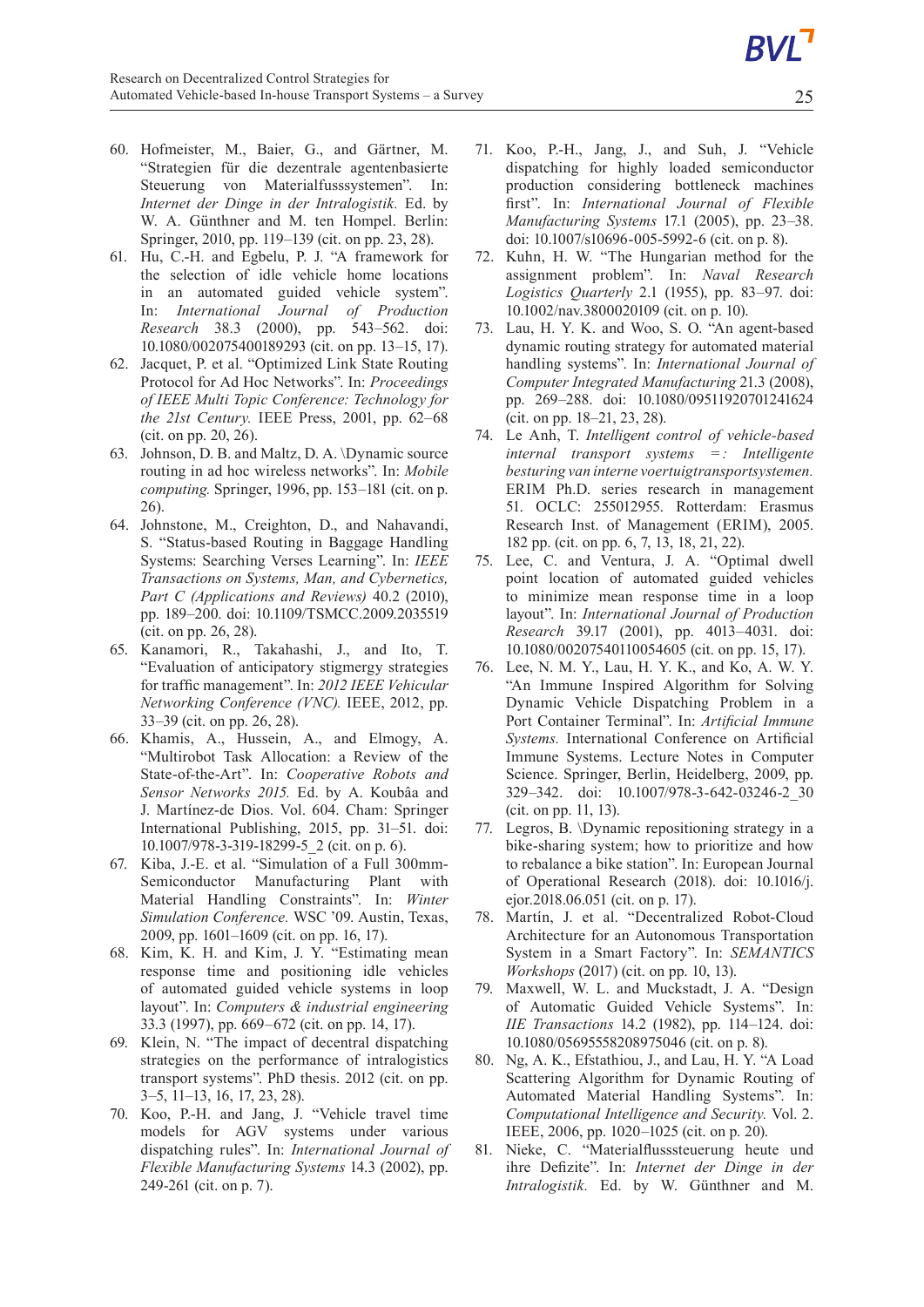ten Hompel. VDI-Buch. Berlin, Heidelberg: Springer Berlin Heidelberg, 2010, pp. 15–21. doi: 10.1007/978-3-642-04896-8\_3 (cit. on p. 2).

- 82. Nishi, T., Ando, M., and Konishi, M. "Experimental studies on a local rescheduling procedure for dynamic routing of autonomous decentralized AGV systems". In: *Robotics and ComputerIntegrated Manufacturing* 22.2 (2006), pp. 154–165. doi: 10.1016/j.rcim.2005.02.010 (cit. on pp. 22, 28).
- 83. Qiu, L. et al. "Scheduling and routing algorithms for AGVs: a survey". In: *International Journal of Production Research* 40.3 (2002), pp. 745–760. doi: 10.1080/00207540110091712 (cit. on pp. 18, 21, 22).
- 84. Raviv, T., Tzur, M., and Forma, I. A. "Static repositioning in a bike-sharing system: models and solution approaches". In: *EURO J Transp Logist* 2.3 (2013), pp. 187–229. doi: 10.1007/ s13676-012-0017-6 (cit. on p. 17).
- 85. Ross, E. A., Mahmoodi, F., and Mosier, C. T. "Tandem configuration automated guided vehicle systems: a comparative study". In: *Decision Sciences* 27.1 (1996), pp. 81–102 (cit. on pp. 8, 13).
- 86. Schmaler, R. et al. "Simulation based evaluation of different empty vehicle management strategies with considering future transport jobs". In: *Winter Simulation Conference (WSC).* 2017, pp. 3576–3587. doi: 10.1109/WSC.2017.8248071 (cit. on pp. 16, 17).
- 87. Schmaler, R. et al. "Strategies to Empower Existing Automated Material Handling Systems to Rising Requirements". In: *IEEE Transactions on Semiconductor Manufacturing* 30.4 (2017), pp. 440–447. doi: 10.1109/TSM.2017.2756104 (cit. on pp. 16, 17).
- 88. Schmauder, M. and Spanner-Ulmer, B. *Ergonomie: Grundlagen zur Interaktion von Mensch, Technik und Organisation.* Hanser, Carl, 2014 (cit. on p. 2).
- 89. Scholz-Reiter, B., Kolditz, J., and Hildebrandt, T. "Engineering autonomously controlled logistic systems". In: *International Journal of Production Research* 47.6 (2009), pp. 1449–1468. doi: 10.1080/00207540701581791 (cit. on p. 2).
- 90. Scholz-Reiter, B., Rekersbrink, H., and Freitag, M. "Kooperierende Routingprotokolle zur Selbststeuerung von Transportprozessen". In: *Industrie Management* 22.3 (2006), pp. 7–10 (cit. on pp. 26, 28).
- 91. Scholz-Reiter, B. et al. "Dynamik logistischer Systeme". In: *Beiträge zu einer Theorie der Logistik.* Ed. by P. Nyhuis. Berlin, Heidelberg: Springer Berlin Heidelberg, 2008, pp. 109–138. doi: 10.1007/978-3-540-75642-2\_6 (cit. on p. 2).
- 92. Scholz, M. et al. "Software-in-the-loop testbed for multi-agent-systems in a discrete event simulation: Integration of the Java Agent

Development Framework into Plant Simulation". In: International Systems Engineering Symposium (ISSE). IEEE, 2017, pp. 1–6 (cit. on p. 9).

- 93. Schreiber, S. "Entwicklung einer Vergleichs- und Bewertungsmöglichkeit von dezentralen Steuerungsarchitekturen für Produktionssysteme". PhD thesis. Hamburg: Universität der Bundeswehr Hamburg, 2013 (cit. on p. 2).
- 94. Schwarz, C. "Untersuchung zur Steigerbarkeit von Flexibilität, Performanz und Erweiterbarkeit von Fahrerlosen Transportsystemen durch den Einsatz dezentraler Steuerungstechniken". PhD thesis. Universität Oldenburg, 2014 (cit. on pp. 10, 13, 23, 28).
- 95. Schwarz, C. et al. "Selbstgesteuerte Fahrerlose Transportsysteme". In: *Logistics Journal* 2013.12 (2013) (cit. on pp. 10, 13, 23, 28).
- 96. Seibold, Z. and Furmans, K. "Plug&Play-Fördertechnik in der Industrie 4.0". In: *Handbuch Industrie 4.0 Bd.3: Logistik.* Ed. by B. Vogel-Heuser, T. Bauernhansl, and M. ten Hompel. Springer Reference Technik. Berlin, Heidelberg: Springer Berlin Heidelberg, 2017, pp. 3–20. doi: 10.1007/978-3-662-53251-5\_2 (cit. on p. 1).
- 97. Shen, W. et al. "Applications of agent-based systems in intelligent manufacturing: An updated review". In: *Advanced Engineering Informatics* 20.4 (2006), pp. 415–431. doi: 10.1016/j.aei.2006.05.004 (cit. on p. 2).
- 98. Sinriech, D. and Tanchoco, J. M. A. "Solution methods for the mathematical models of singleloop AGV systems". In: *International Journal of Production Research* 31.3 (1993), pp. 705–725. doi: 10.1080/00207549308956752 (cit. on pp. 3, 8, 13).
- 99. Sinriech, D., Tanchoco, J., and Herer, Y. T. "The segmented bidirectional single-loop topology for material flow systems". In: *IIE Transactions* 28.1 (1996), pp. 40–54. doi: 10.1080/07408179608966251 (cit. on pp. 8, 13).
- 100. Smith, R. G. \The Contract Net Protocol: High-Level Communication and Control in a Distributed Problem Solver". In: *IEEE TRANSACTIONS ON COMPUTERS* 12 (1980), p. 10 (cit. on p. 9).
- 101. Stentz, A. "Optimal and efficient path planning for partially-known environments". In: *Proceedings IEEE International Conference on Robotics and Automation* (1994) (cit. on p. 24).
- 102. Sternberg, H. and Andersson, M. "Decentralized intelligence in freight transport  $-$  a critical review". In: *Computers in Industry* 65.2 (2014), pp. 306–313. doi: 10.1016/j.compind.2013.11.011 (cit. on p. 3).
- 103. Taghaboni-Dutta, F. and Tanchoco, J. M. A. "Comparison of dynamic routeing techniques